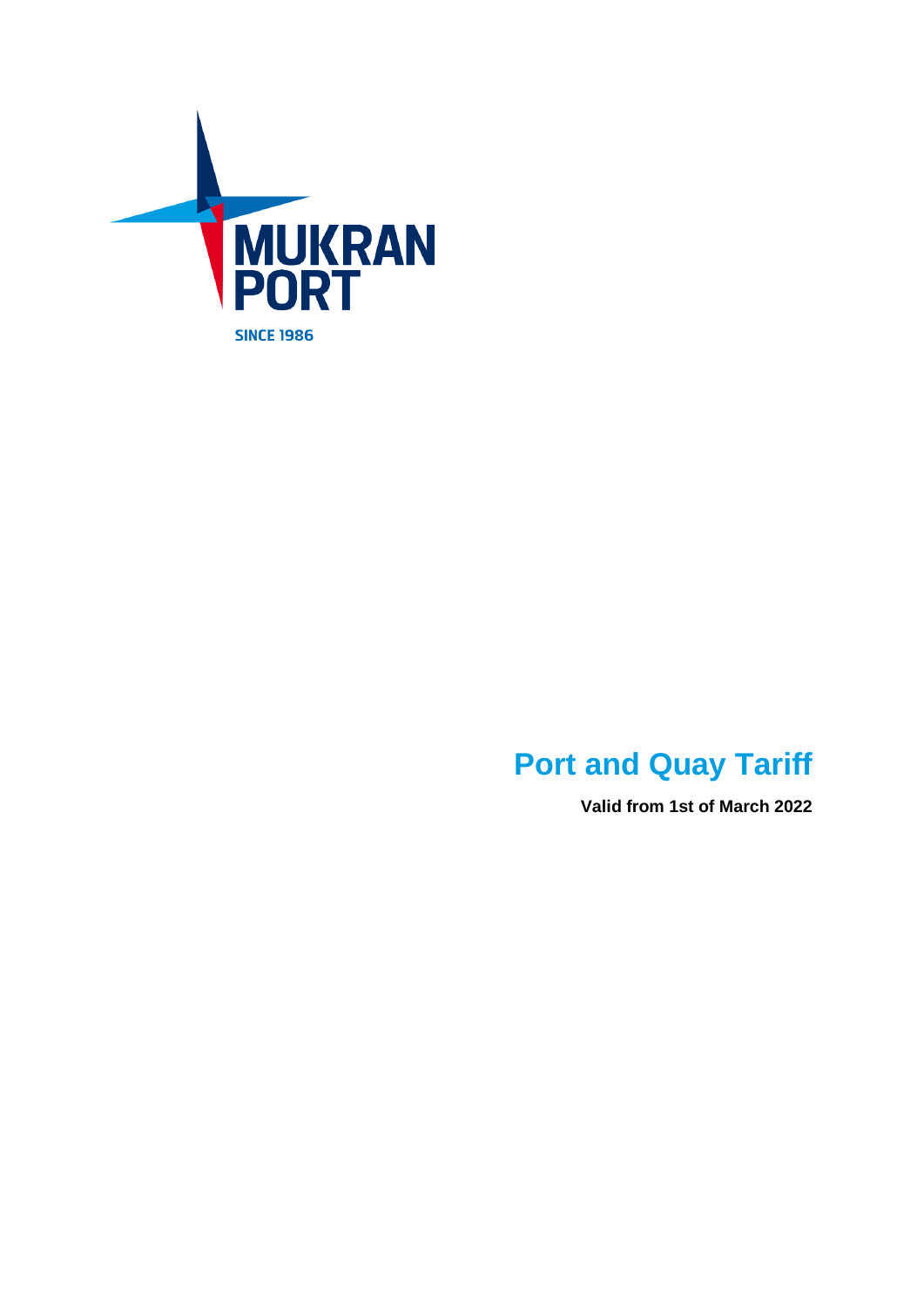# **TABLE OF CONTENTS**

| <b>I. GENERAL PROVISIONS</b>                                                    | $\overline{2}$ |
|---------------------------------------------------------------------------------|----------------|
| 1. Area of application                                                          | $\overline{2}$ |
| 2. Conclusion of agreement, types<br>of fees, method of payment and<br>due date | 2              |
| 3. Base of assessment                                                           | 3              |
| 4. Exemptions                                                                   | 3              |
| 5. Disclosure requirement                                                       | 4              |
| 6. Security regulations                                                         | 4              |
| 7. Validity                                                                     | 4              |
|                                                                                 |                |
| <b>II. FERRY AND RORO-SHIPS</b>                                                 | 5              |
| 8. Port dues                                                                    | 5              |
| 9. Demurrage charges                                                            | 5              |
| 10. Quay dues                                                                   | 5              |
| 11. Security surcharge                                                          | 5              |
|                                                                                 |                |
| <b>III. CRUISE LINERS</b>                                                       | 6              |
| 12. Port dues                                                                   | 6              |
| 13. Demurrage charges                                                           | 6              |
| 14. Quay dues                                                                   | 6              |
| 15. Security surcharge                                                          | 6              |
|                                                                                 |                |
| <b>IV. CONTAINER VESSELS</b>                                                    | 7              |
| 16. Port dues                                                                   | 7              |
| 17. Demurrage charges                                                           | 7              |
| 18. Quay dues                                                                   | 7              |
| 19. Security surcharge                                                          | 7              |

| V. TANK SHIPS             | 8 |
|---------------------------|---|
| 20. Port dues             | 8 |
| 21. Demurrage charges     | 8 |
| 22. Quay dues             | 8 |
| 23. Ship to ship handling | 8 |
| 24. Security surcharge    | 8 |
|                           |   |

| 9  |
|----|
| 9  |
| 10 |
|    |

| <b>VII. DISPOSAL OF WASTE</b> | 11 |
|-------------------------------|----|
| <b>GENERATED BY SHIPS</b>     |    |

28. Security surcharge 10

```
VIII. MOORING FEES 12
```
### **ANNEX**

| Annex 1  | Port map                                                   | 13 |
|----------|------------------------------------------------------------|----|
| Annex 1a | Berths and<br>parameters                                   | 14 |
| Annex 2  | Ship registration<br>form                                  | 15 |
| Annex 3  | Notice of ship<br>departure form                           | 16 |
| Annex 4  | <b>Registration form</b><br>for waste disposal             | 17 |
| Annex 5  | Registration form<br>for inadequacies<br>in waste disposal | 18 |
| Annex 6  | Overview of the<br>disposal of waste<br>generated by ship  | 20 |
|          |                                                            |    |

**CONTACT**

 $\overline{1}$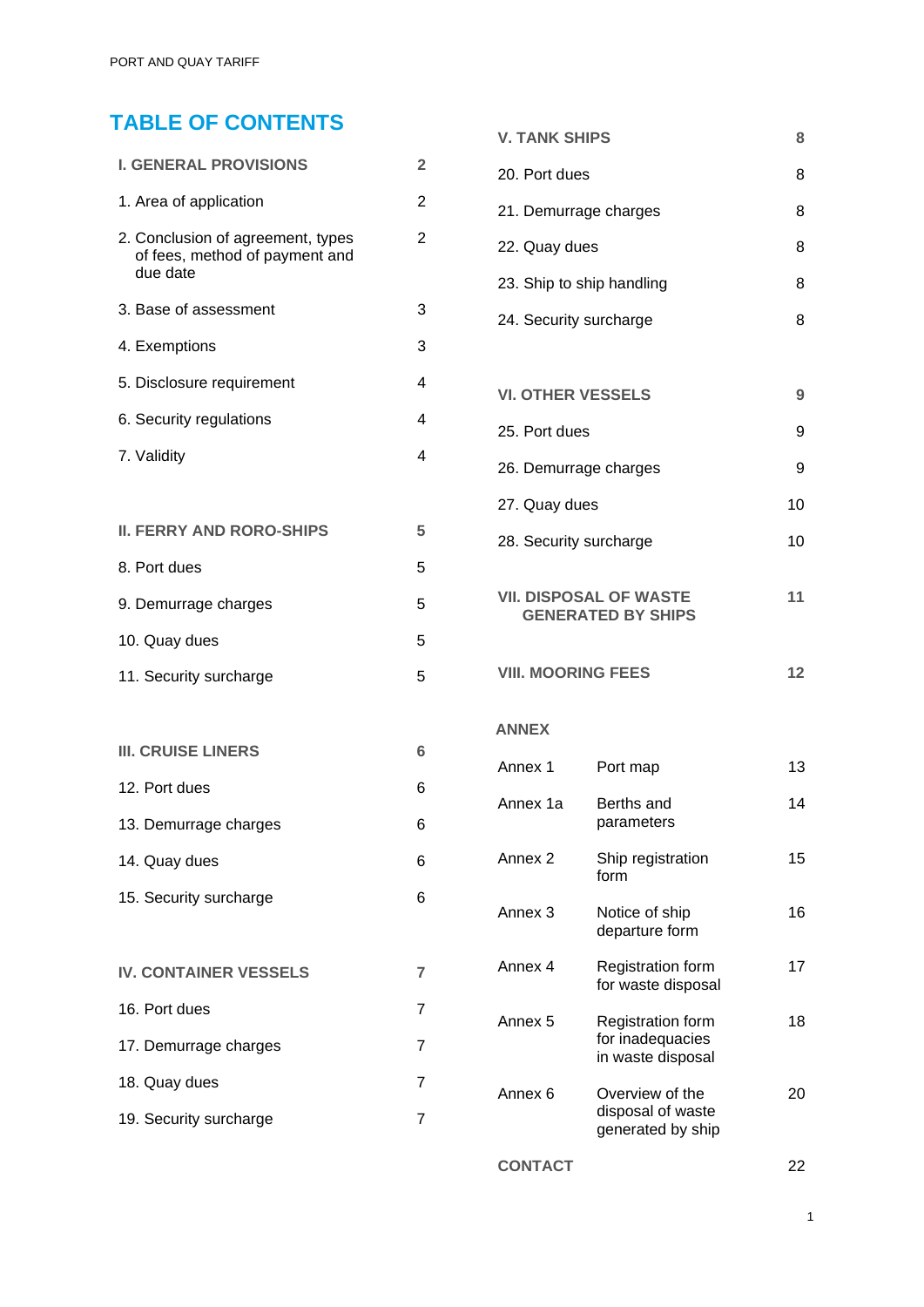## **I. GENERAL PROVISIONS**

## **1. Area of application**

Fees for using the docks of Fährhafen Sassnitz GmbH (Mukran Port) are charged according to these Port Tariffs.

The area of the port for which fees are charged comprises all water and land areas belonging to Fährhafen Sassnitz GmbH, including the facilities found on them, within the bounds designated in *Annex 1*.

Special fees shall be agreed for services not listed in these Port Tariffs.

Additionally to the regulations of these Port Tariff, the currently valid version of the Terms and Conditions of Fährhafen Sassnitz GmbH (AGB) have to be noticed when using the port facilities.

## **2. Conclusion of agreement, types of fees, method of payment and due date**

Making use of the port facilities listed under item 1., paragraph 2 entails the conclusion of an agreement with Fährhafen Sassnitz GmbH. Thereby the provisions of these Port Tariffs shall take effect for the respective user.

Owners or users of watercrafts and other floating bodies are obligated to pay the fees as joint and several debtors.

The following are obligated to pay all other fees,

- whoever arranged for the service or in whose favour the service is performed,
- whoever has assumed the responsibility for paying the fees by means of a declaration or
- whoever is required by law to assume liability for paying the fees for another.

The following fees are charged by Fährhafen Sassnitz GmbH in accordance with these Port Tariffs:

- a) port dues,
- b) demurrage charges,
- c) quay dues,
- d) ISPS Gate Charge,
- e) security surcharge.
- f) fees for disposing of waste generated by ships,
- g) mooring fees.

The amounts of the fees mentioned above are set down in Sections II to VII of these Port Tariffs.

The entitlement to the fees arises when services are performed and facilities are used pursuant to item 1. This shall not apply for facilities which are subject to fees that are rented out.

The fees are due with receiving the bill. Beginning on the fifteenth day following the due date, default interest shall be charged at 8 % above the base interest rate of the German Central Bank (Deutsche Bundesbank).

Due to incorrect information by the purchaser an additional fee of  $5.00 \in$  per invoice must be paid for the reissue and distribution of invoices.

The currency shall be the EURO.

The place of jurisdiction shall be Stralsund.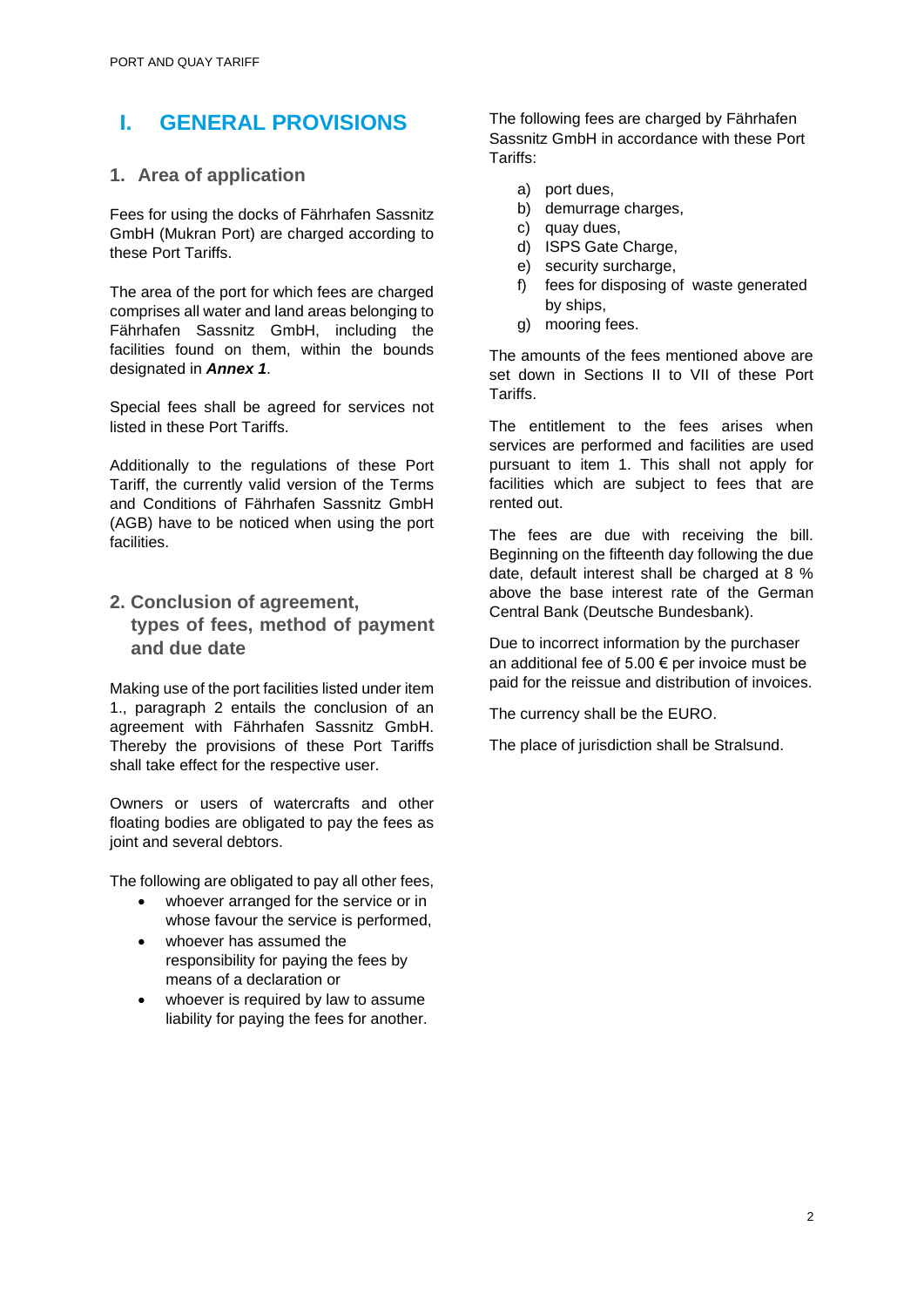## **3. Base of assessment**

Port dues are calculated per port call which is defined as arriving and departing.

Seagoing vessels are charged by gross tonnage (GT) according to the international tonnage certificate. If various certificates are submitted, the charge shall be based on the certificate with the largest measured result.

For open-top container vessels, the reduced gross tonnage shall not be considered.

Inland waterway vessels, except inland tank vessels, shall be charged according to the maximum carrying capacity in metric tons as indicated by the Certificate of Measurement.

Unmeasured watercrafts, crew transfer ships, working boats or other floating bodies shall be charged according to their base area, which shall be calculated by multiplying the greatest length (rounded up to full meters) by the greatest width (rounded up to full meters).

Each measuring unit or part thereof shall be counted as a full unit.

The fee rates in these Port Tariffs are the net amount. In the case of services subject to VAT, the tax shall be charged similarly to the respectively effective Value Added Tax Act.

The fees are due with receiving the bill. Beginning on the fifteenth day following the due date, default interest shall be charged at 8 % above the respective bank rate of the German Central Bank (Deutsche Bundesbank).

Due to incorrect information by the purchaser an additional fee of 5.00 € per invoice must be paid for the reissue and distribution of invoices.

## **4. Exemptions**

The following watercrafts shall be released from the obligation to pay fees in accordance with these Port Tariffs:

- a) vessels of the German Armed Forces,
- b) vessels used for research or official duties of the Federal Government, of the State of Mecklenburg-Western Pomerania or the City of Sassnitz,
- c) vessels of foreign governments which display their national flag and are used only for state duties, if reciprocity is assured,
- d) pilot vessels, fireboats and rescue lifeboats, if they are used for their intended purpose,
- e) ship's boats and long boats belonging to vessels and equipment released from the obligation to pay fees according to these regulations if they are used for their intended purpose,
- f) vessels which call at the port as port of distress or for the purpose of obtaining medical aid, as long as the emergency lasts, as well as vessels helping those in distress.

Watercrafts can be released from having to pay the demurrage fees insofar as they cannot leave the port owing to specific weather conditions and can show a certificate of the port authorities valid for the appropriate period.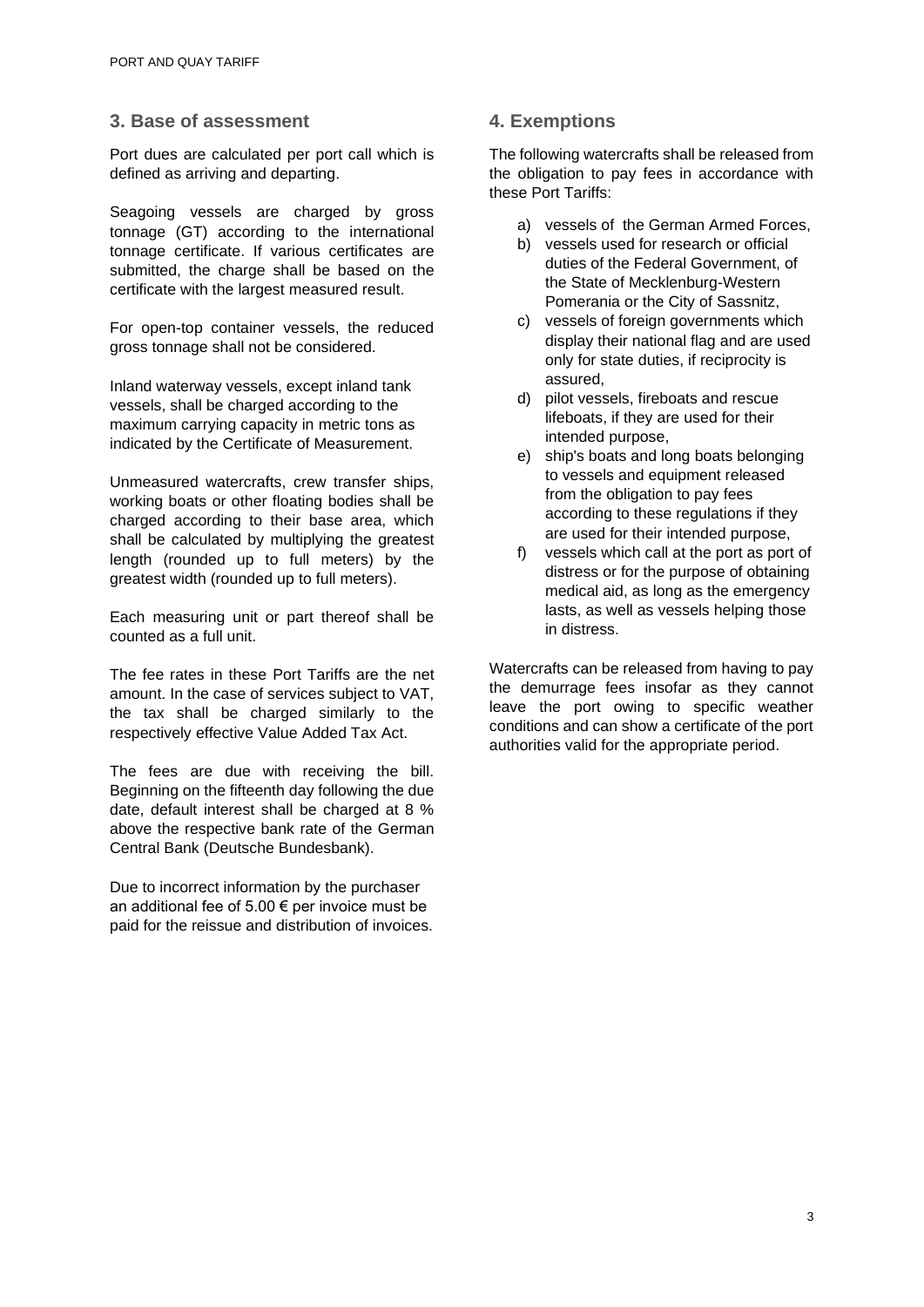## **5. Disclosure requirement**

Masters of all vessels must send in due time all the data of their vessels and cargos necessary for calculating the fees before arriving or leaving the port, respectively, in written form analogous to the forms listed in *Annex 2* and *Annex 3* to the operator of the vessel traffic control. The ship, cargo and transport documents must be submitted at the demand of Fährhafen Sassnitz GmbH. If the data necessary for calculating the fees are not or not completely submitted to Fährhafen Sassnitz GmbH or if inspection of the ship, cargo and transport documents is denied, then the data necessary for calculating the fees shall be estimated by Fährhafen Sassnitz GmbH at the expense of the party obligated to make payment.

When the ship's notification has been received in compliance with paragraph 1, Fährhafen Sassnitz GmbH will assign a berth.

Those required to make notification can be represented by an authorized agent, although they remain responsible for complete and correct notification.

All accounting related documents are to be transmitted to the operator of the vessel traffic control until the ships departure.

## **6. Security regulations**

Fährhafen Sassnitz GmbH or third parties entrusted by Fährhafen Sassnitz GmbH are solely responsible for averting and defence of danger at the port area and terminals according to the statutory security and safety regulations as provided by the ISPS Code. Fährhafen Sassnitz GmbH will levy a security surcharge (security level 1) payable by arriving and departing vessels under conditions of normal harbour and sea routine.

The security surcharge shall be paid by all vessels with more than 500 GT and liable to pay port dues.

Ferries and RoRo ships in regular navigation service are subject to special contractual regulations.

If competent authorities declare the state of increased security risk (security level 2 and 3), Fährhafen Sassnitz GmbH will execute the necessary actions as described in their security and emergency plan. Surcharges accruing in averting danger shall be calculated on the basis of the actually carried out actions.

Unauthorized access to the port area is not permitted.

Any form of entry to the ISPS area shall be registered at port security (TRAFFIC CONTROL) via email specifying the name of the person seeking access and the reason for entry.

Access to the ISPS area shall be denied if information is missing or incomplete. Access for registered persons shall only be granted after registration in person at the traffic control and safety instructions.

## **7. Validity**

The provisions of these Port Tariffs of Fährhafen Sassnitz GmbH shall take effect on March 1<sup>st</sup>, 2022 and shall remain in force until revoked.

At the same time, the Port Tariffs of Fährhafen Sassnitz GmbH of February 1<sup>st</sup>, 2021 shall become unvalid.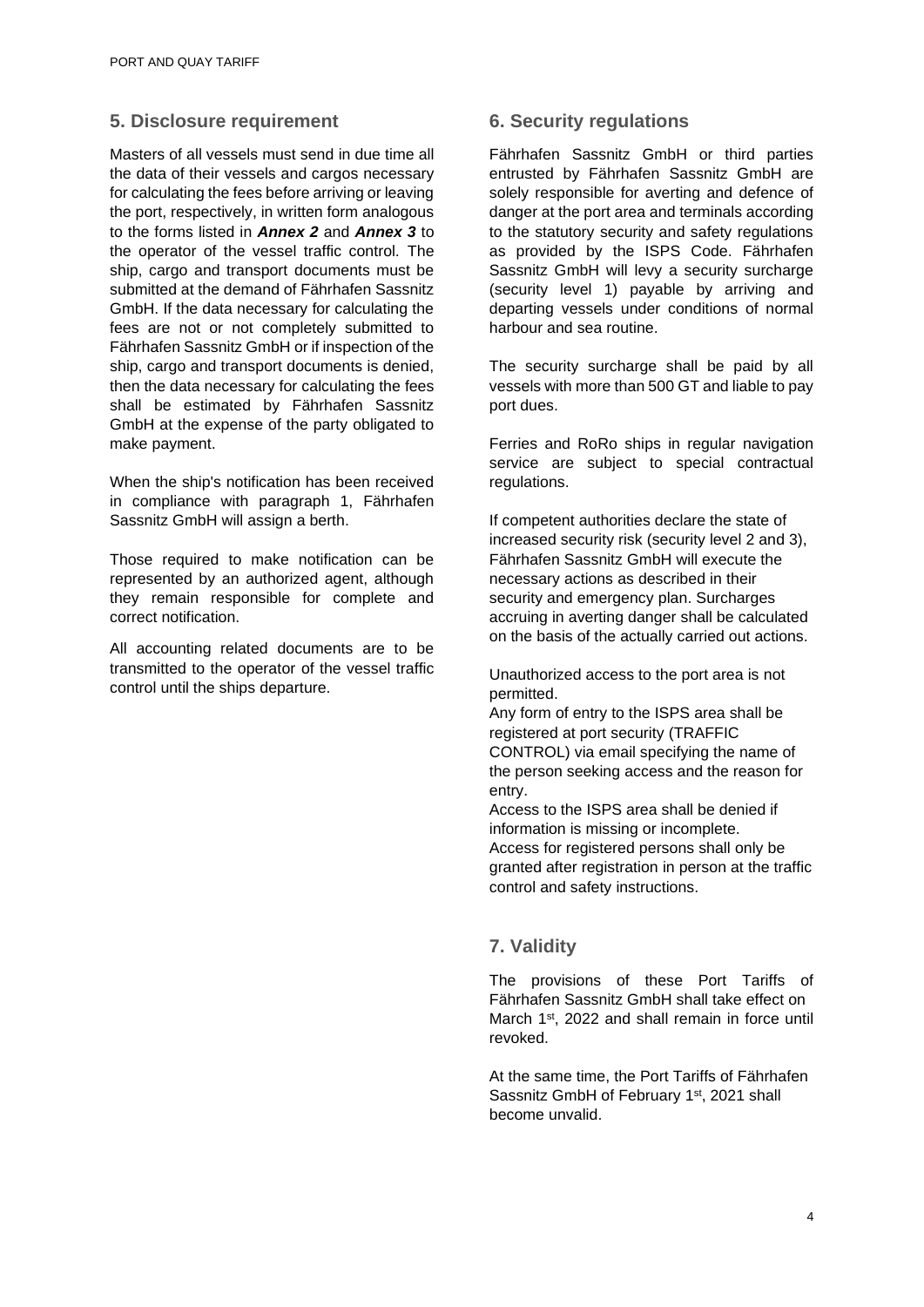## **II. FERRIES, RAILRO AND RORO VESSELS**

### **8. Port dues**

#### **The port dues amount to the following:**

For ferries, RailRo and RoRo vessels in regularly scheduled service:

| 1-29. port call, per GT    | $0.15€$ I    |
|----------------------------|--------------|
| from 30. port call, per GT | $0.10 \in I$ |

### **9. Demurrage charges**

Watercrafts and other floating bodies which make use of a berth outside of loading and unloading work must pay demurrage.

#### **The demurrage charges amount to the following**:

For ferries, RailRo and RoRo vessels in regularly scheduled service which make use of a berth for more than 2 hours before/after starting/finishing unloading or loading work, or picking up or delivering passengers

| for each 24 hour period or | $0.09 \in$ |
|----------------------------|------------|
| part thereof, per GT       |            |

#### **10. Quay dues**

The quay dues must be paid for using the quay when loading or unloading goods, for rolling unit loads plus cargo, as well as for passengers.

#### **The quay dues for cargo and vehicle loads amount to the following:**

a) for each rail car, truck, truck trailer, trailer, bus and other utility vehicles more than 6 m in length, in one calendar year

| up to 10,000 units          | $4.50 \in \mathbb{I}$ |
|-----------------------------|-----------------------|
| from 10,001 to 25,000 units | $4.00 \in$            |
| from 25,001 to 35,000 units | $3.50 \in$            |
| from 35,001 units           | $2.00 \in$            |

b) for each car, car trailer, camper and other vehicles up to 6 m in length in one calendar year

| up to 3,000 units    | $3.00 \in$ |
|----------------------|------------|
| 3.001 to 6.000 units | 2.50 €     |
| from 6.001 units     | 2.00 €     |

c) for goods on the means of transportation listed under a)

| including tare weight per |  | 1.15€ |
|---------------------------|--|-------|
| metric ton                |  |       |

#### **The quay dues for passengers amount to the following:**

| per passenger |  |
|---------------|--|
|---------------|--|

### **11. Security surcharge**

The security surcharge shall apply to all watercrafts with more than 500 GT under normal operation conditions (security level 1).

#### **The security surcharge for each port call amounts to the following:**

| nar<br>∼ |  |
|----------|--|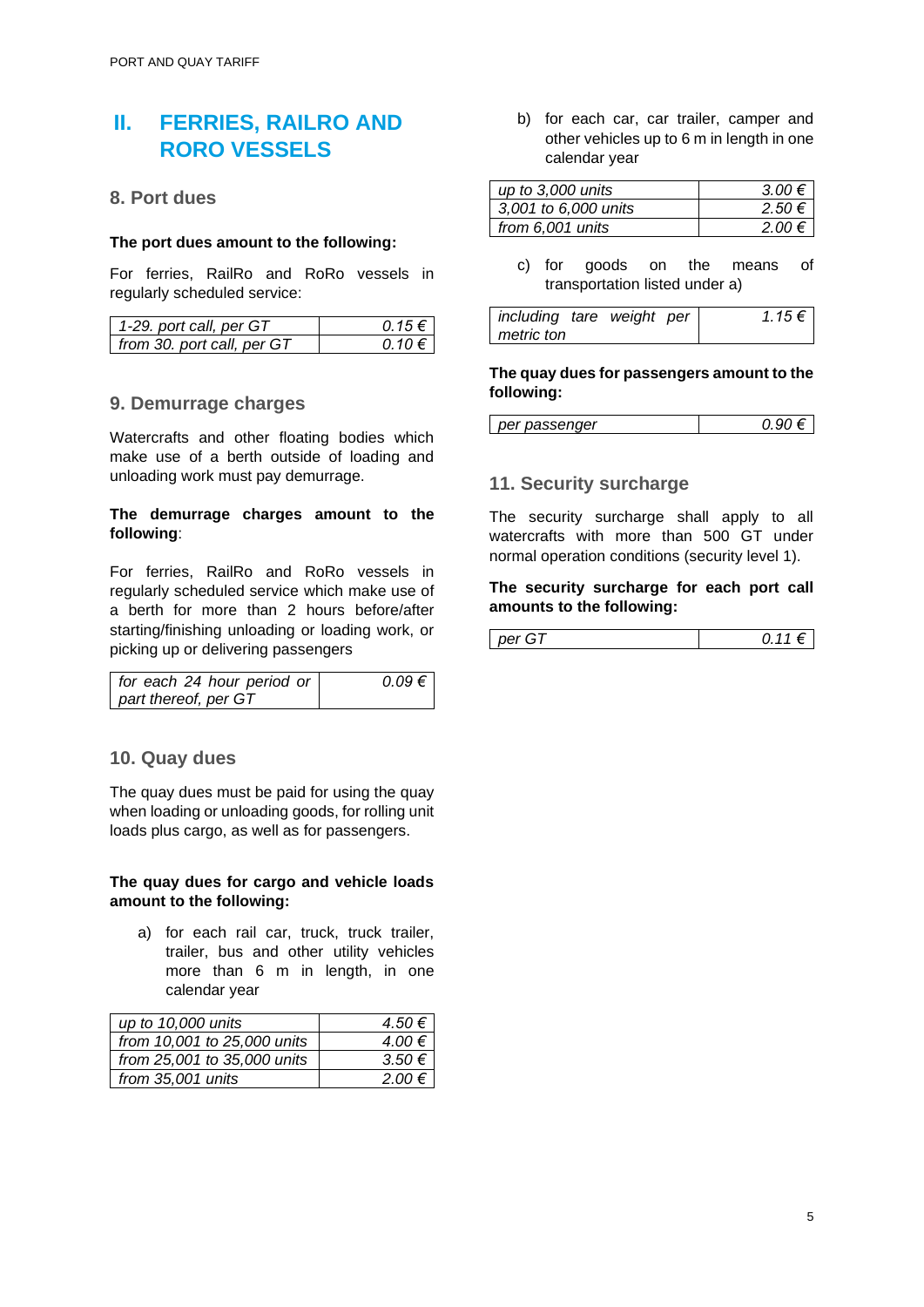## **III. CRUISE LINERS**

#### **12. Port dues**

**The port dues for each call amount to the following, per GT:**

0 – 35,000 GT

| 1-4 calls per year         | $0.30 \in$   |
|----------------------------|--------------|
| 5-8 calls per year         | $0.27 \in I$ |
| more than 8 calls per year | $0.24 \in I$ |

More than 35,000 GT

| 1-2 calls per year         | $0.34 \in I$ |
|----------------------------|--------------|
| 3-4 calls per year         | $0.30 \in$   |
| 5-8 calls per year         | $0.28 \in$   |
| more than 8 calls per year | $0.25 \in I$ |

### **13. Demurrage charges**

#### **The demurrage charges amount to the following:**

| the first 24 hours |            |
|--------------------|------------|
| after 24 hours     | on request |

## **14. Quay dues**

The quay dues must be paid for using the quay and terminals by passengers.

#### **The quay dues amount to the following:**

| $\cdots$<br>$-$<br>ıω |  |
|-----------------------|--|
|                       |  |

### **15. Security surcharge**

The security surcharge shall apply to all watercrafts with more than 500 GT under normal operation conditions (security level 1).

#### **The security surcharge for each call amounts to the following:**

| per<br>,, |
|-----------|
|-----------|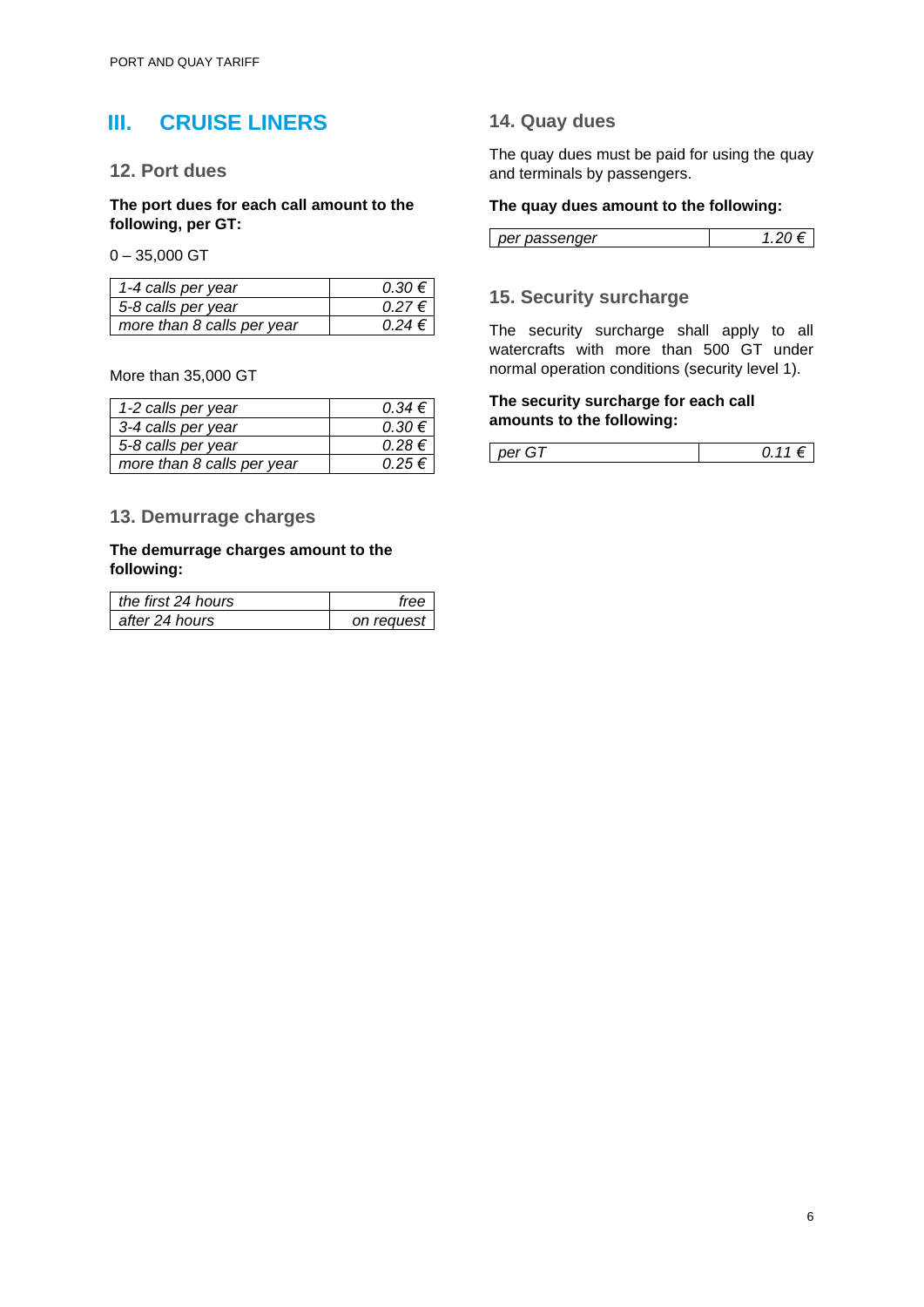## **IV. CONTAINER VESSELS**

### **16. Port dues**

#### **The port dues amount to the following:**

per GT

| up to 1,500 GT     | $0.16 \in I$ |
|--------------------|--------------|
| $1,501 - 3,500$ GT | $0.24 \in$   |
| $3.501 - 5.500$ GT | $0.28 \in I$ |
| above 5.501 GT     | $0.30 \in$   |

### **17. Demurrage charges**

Watercrafts and other floating bodies which make use of a berth outside of loading and unloading work must pay demurrage charges.

#### **The demurrage charges for each 24 hour period or part thereof amount to the following:**

a) for container vessels which make use of a berth for more than twelve hours before starting or six hours after finishing unloading or loading work

| per GT                                                                   | 0.11€ |
|--------------------------------------------------------------------------|-------|
| الماشاري المادات والمواطرة والمتواط والمتحدث والمستحدث والمتحال والمتألئ |       |

b) for container vessels which make use of a berth for more than twelve hours without loading or unloading

| per |
|-----|
|-----|

## **18. Quay dues**

The quay dues must be paid for using the quay when transhipping containers and the goods inside them.

#### **The quay dues amount to the following:**

a) for each transhipment, per unit

| 20 <sup>'</sup> container | $\cdot$ $\mu$ $\mu$ $\epsilon$ . |
|---------------------------|----------------------------------|
| 40 <sup>'</sup> container | 5 ∩∩ €                           |

b) for goods inside the containers including tare weight per metric ton

| solid and liquid bulk cargo | $0.30 \in$ |
|-----------------------------|------------|
| general cargo               | $1.00 \in$ |
| hazardous goods accord. to  | 4.00 €     |
| <i>IMDG code</i>            |            |

## **19. Security surcharge**

The security surcharge shall apply to all watercrafts with more than 500 GT under normal operation conditions (security level 1).

#### **The security surcharge for each call amounts to the following:**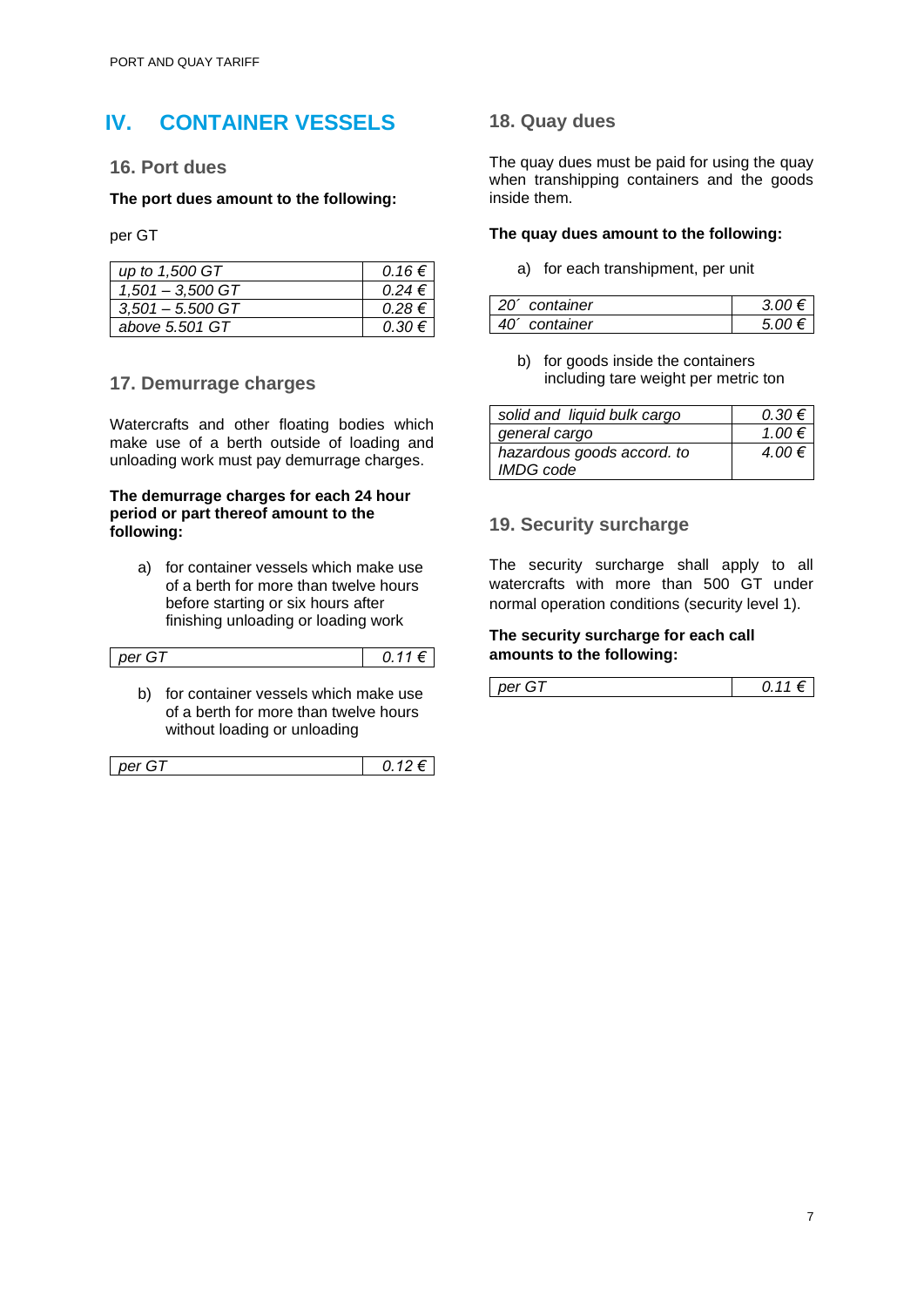## **V. TANK SHIPS**

### **20. Port dues**

**The port dues amount to the following for each call in the port:**

| per<br>. .<br>. . | U.LJ |
|-------------------|------|

### **21. Demurrage charges**

Watercrafts which make use of a berth outside of loading and unloading work must pay demurrage.

#### **The demurrage charges amount to the following:**

For cargo ships which make use of a berth for more than 12 hours before starting or 6 hours after finishing unloading or loading work

for each 24 hour period or part thereof, per GT

| up to 500 GT     |                    |
|------------------|--------------------|
| more than 500 GT | O 11<br>$\epsilon$ |

### **22. Quay dues**

The quay dues must be paid for using the quay when transhipping liquid and unpacked goods.

#### **The quay dues amount to the following:**

| liquid,<br>capable of being pumped,<br>unpacked,   | $0,25 \in H$ |
|----------------------------------------------------|--------------|
| not hazardous goods accord. to<br><b>IMDG</b> code |              |
| liquid,                                            |              |
| capable of being pumped,                           |              |
| unpacked,                                          | 4,00 €/t     |
| hazardous goods accord. to                         |              |
| <b>IMDG</b> code                                   |              |

### **23. Ship to ship handling**

The dues must be paid for ship to ship handling.

**The dues for each ship to ship handling including tare weight amount to the following**:

| liquid goods, per m <sup>3</sup> |  |
|----------------------------------|--|
|----------------------------------|--|

### **24. Security surcharge**

The security surcharge shall apply to all watercrafts with more than 500 GT under normal operation conditions (security level 1).

#### **The security surcharge amounts to the following:**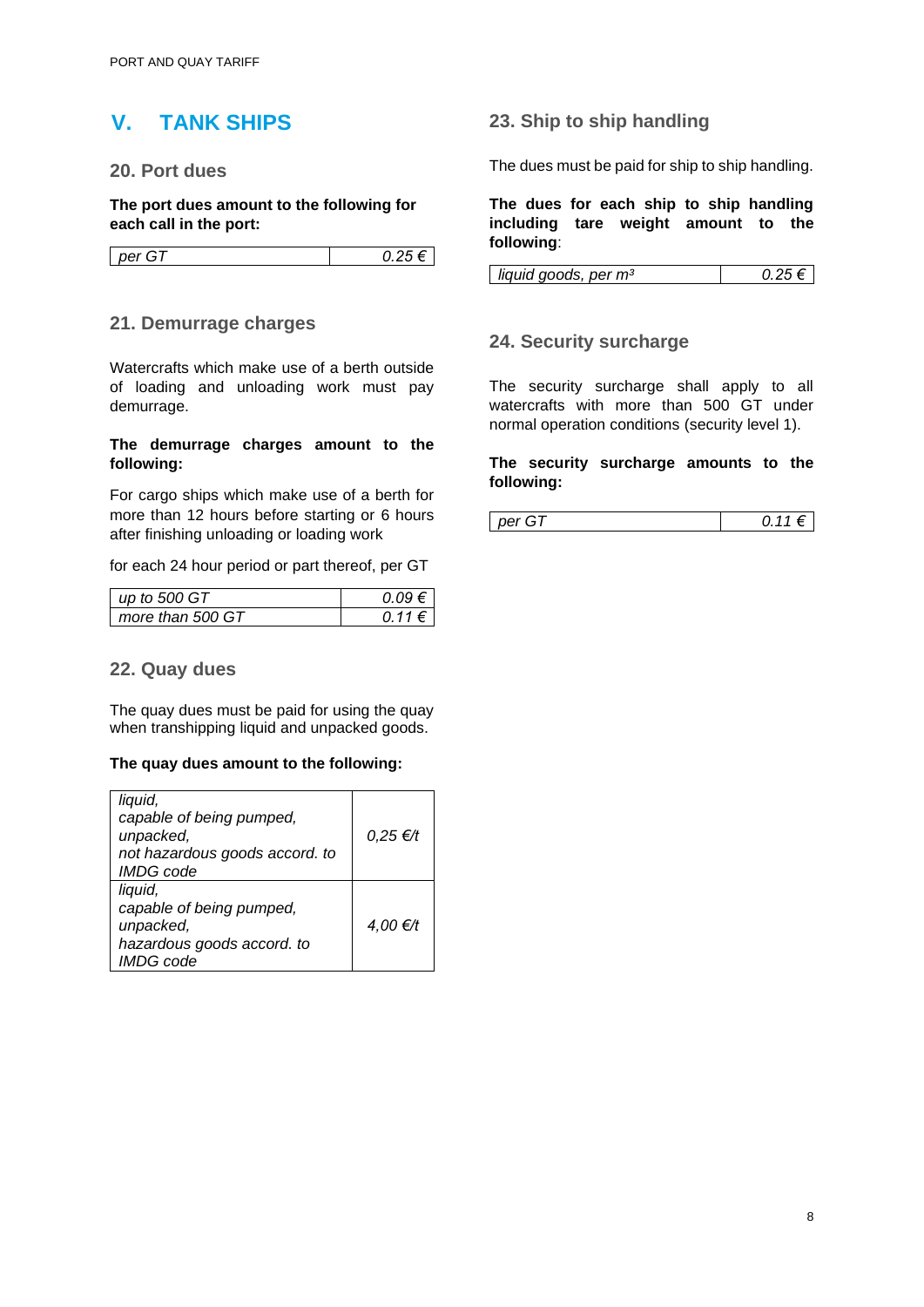# **VI. OTHER VESSELS**

### **25. Port dues**

#### **The port dues amount to the following for each call in the port:**

a) for all cargo ships and other measured watercrafts not otherwise mentioned, per GT

| up to 1,500 GT      | $0.16 \in$ |
|---------------------|------------|
| $1,501 - 3,500$ GT  | $0.24 \in$ |
| $3,501 - 5,500$ GT  | $0.28 \in$ |
| above 5,501 GT      | $0.30 \in$ |
| for bulk carrier    | upon       |
| (handysize/Panamax) | request    |

#### b) for fishing vessels

*per GT 0.28 €*

*p.12 €* 

c) or newly built ships (sea trials) with a lay time of up to 3 calendar days

d) for inland water vessels

| per metric ton |
|----------------|
|----------------|

e) for unmeasured watercrafts according to base area (max. length  $\times$  max. breadth)

| per m <sup>2</sup> | ⊾. |
|--------------------|----|

f) for watercrafts with lay time of max. 3 hours for the purpose of customs formalities, change of crew or provisioning.

| ¬<br>per | $\overline{\phantom{a}}$ |
|----------|--------------------------|
|----------|--------------------------|

### **26. Demurrage charges**

Watercrafts and other floating bodies which make use of a berth outside of loading and unloading work must pay demurrage.

#### **The demurrage charges for each 24 hour period or part thereof amount to the following:**

a) for cargo ships and other measured watercrafts which make use of a berth for more than 12 hours before starting or 6 hours after finishing unloading or loading work

per GT

| up to 500 GT     |  |
|------------------|--|
| more than 500 GT |  |

b) for unmeasured vessels which make use of a berth for more than 12 hours by base area

| ~~<br>--<br>-- |  |
|----------------|--|
|----------------|--|

#### c) for lay-ups vessel

| per G1 | upon    |
|--------|---------|
|        | request |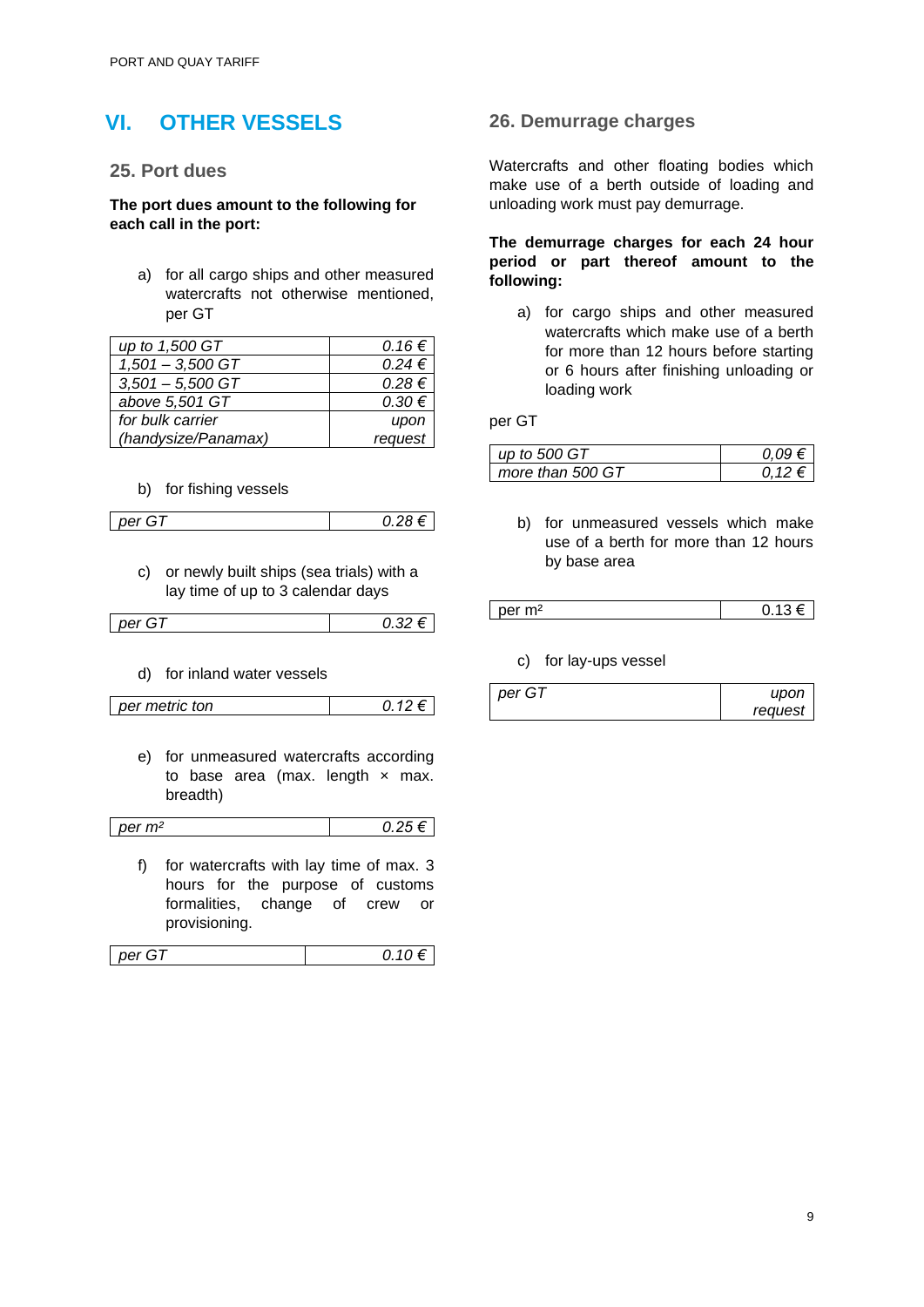## **27. Quay dues**

The quay dues must be paid for using the quay during ship handling of goods.

### **The quay dues amount to the following:**

for each handling

| <b>Bulk cargo</b> |                                         |                    |  |
|-------------------|-----------------------------------------|--------------------|--|
|                   | loose.                                  |                    |  |
|                   | pourable,                               | 0.26 €/t           |  |
|                   | grippable                               |                    |  |
|                   | liquid,                                 |                    |  |
|                   | capable of being                        |                    |  |
|                   | pumped, unpacked,                       | $0.25 \notin / t$  |  |
|                   | not hazardous goods                     |                    |  |
|                   | according to the IMDG                   |                    |  |
|                   | code                                    |                    |  |
|                   | General cargo, bagged cargo, bale goods |                    |  |
|                   | and goods on pallets                    |                    |  |
|                   | Stowage factor < 1 $m^3/t$              | 0.60€              |  |
|                   | Stowage factor 1-5 m <sup>3</sup> /t    | $0.90 \in$         |  |
|                   | Stowage factor > $5 \text{ m}^3$ /t     | 1.40 €             |  |
|                   | <b>Timber products</b>                  |                    |  |
|                   |                                         |                    |  |
|                   | logs,                                   | 0.25 € / rm        |  |
|                   | lumber                                  | $0.30 \notin / fm$ |  |
|                   |                                         | / m <sup>3</sup>   |  |
| ٠                 | sawn timber                             | 0.35 € / mª        |  |
|                   | wood chips and pellets                  | $0.40 \notin / t$  |  |
|                   | paper (rolls) and                       | $0.65 \in / t$     |  |
|                   | cellulose (bales)                       |                    |  |
|                   | Metal products                          |                    |  |
|                   | metals, sectional steel                 | $0.60 \notin / t$  |  |
|                   | and other rolling mill                  |                    |  |
|                   | products                                |                    |  |
|                   | iron and steel scrap                    | 0.50 € / t         |  |
|                   | Project cargo                           | 3.50 €/t           |  |
| Fish              |                                         | 1.10 €/t           |  |
|                   | Hazardous goods according to            | $4.00 \t f/t$      |  |

## **28. Security surcharge**

The security surcharge shall apply to all watercrafts with more than 500 GT and unmeasured watercrafts under normal operation conditions (security level 1).

#### **The security surcharge amounts to the following:**

| nar<br>÷                  | ◢ |
|---------------------------|---|
| $n \rho r$ m <sup>2</sup> |   |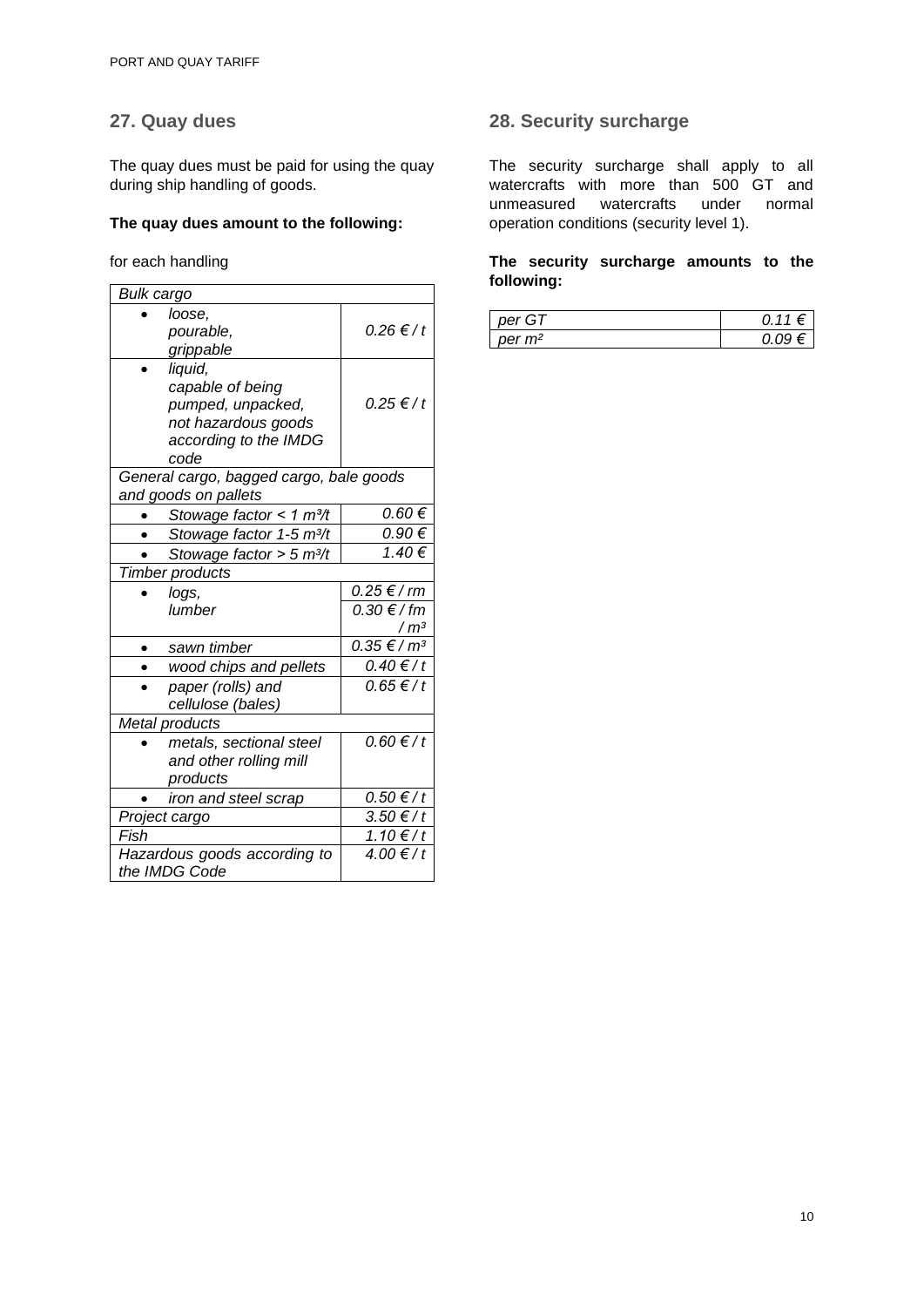## **VII. DISPOSAL OF SHIP'S WASTE**

For all watercrafts calling at the Mukran Port the *Law on the Disposal of Ship's Waste and Cargo Residues of Mecklenburg-Western Pomerania of December 16th 2003* calls for the payment of a lump sum for waste disposal.

Watercrafts which can submit an exemption issued by the responsible authorities in accordance with § 12 of the Law on the Disposal of Ship's Waste and Cargo Residues, shall be released from having to pay the disposal fees.

#### **The disposal fees amount to:**

a) Basic fee for all vessels not receiving a discount or an exemption:

|                  | $0.026 \in / G$ T      |  |
|------------------|------------------------|--|
| per call in port | 125.00 € minimum fee 1 |  |

b) Basic fee for vessels calling at several ports in quick succession, which have properly disposed of their waste in the port previously visited and which have been issued an individual exemption in compliance with § 7 section 2 of the Law on the Disposal of Ship's Waste and Cargo Residues by the responsible authorities:

$$
per call in port \t\t 0.013 \t \t\t 67
$$

c) For ships and other watercrafts making use of a berth for more than five days, the following fees must be paid in addition to items a) and b) for each five-day period or part thereof:

| $\epsilon/G$ T |
|----------------|
|                |

d) For Crew Transfer Vessels

|--|

The disposal fees stated in items a) and b) shall be calculated by taking into account the type of vessel and the size measured in gross tonnage according to the following table:

• Tanker und bulk carriers

|                   | Correction factor |
|-------------------|-------------------|
| < 2,000           | 1.0               |
| $2,000 - 19,999$  |                   |
| $20,000 - 39,999$ |                   |
| $= 40,000$        |                   |

• Combined passenger-cargo ferries, RoRo cargo ships, cargo ferries, car carriers

| G1       | Correction factor |
|----------|-------------------|
| < 20.000 |                   |
| > 20,000 |                   |

Passenger vessels

| G 1          | Correction factor |
|--------------|-------------------|
| < 35,000     |                   |
| $>$ = 35,000 |                   |

• General cargo ships and all other selfpropelled watercraft not mentioned above

|              | Correction factor |
|--------------|-------------------|
| < 20,000     |                   |
| $> = 20,000$ |                   |

If there are plans to dispose of ship's waste in Mukran Port, the port authority and shipping office must be notified 24 hours before the ship enters the port **(in accordance with the form in Annex 4)**.

The port authority and shipping office must also be notified in the event of inadequacies in the disposal of ship's waste in Mukran Port *(in accordance with the form in Annex 5)*

The types of disposal of ship's waste in Mukran Port covered by the lump sum fee, or which costs must be borne by the waste producer (vessel), are fixed. *(see Annex 6: overview of the disposal of waste generated by ships)* All disposals mentioned in Attachment 6 have to be sorted by type of disposal and put separately to be disposed.

The FHS charges a fee for each processing of the ship waste report and the associated effort

| each ship waste | 19,75 € |
|-----------------|---------|
| report          |         |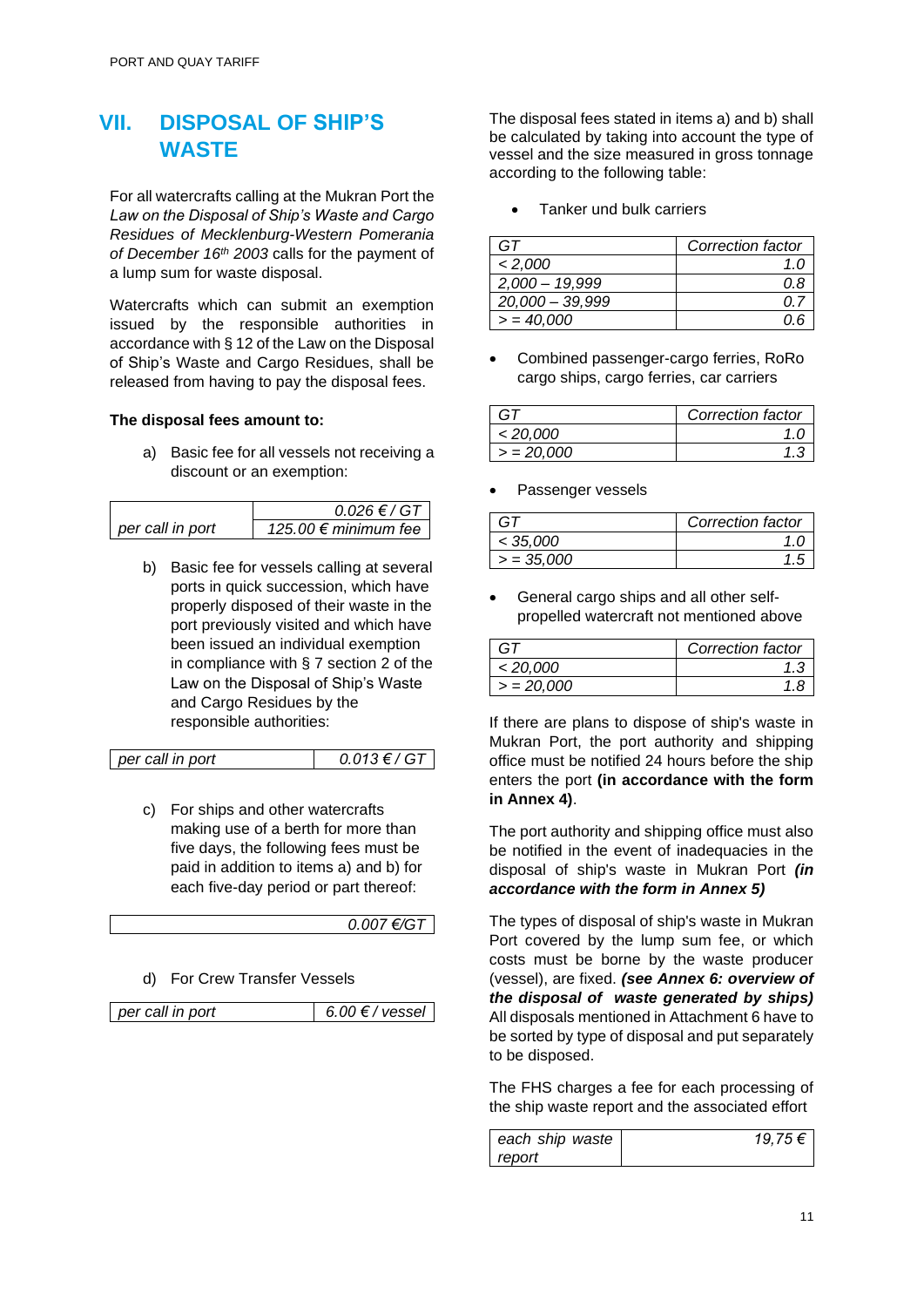## **VIII. MOORING FEES**

For measured watercrafts the following must be paid per single operation for mooring and unmooring.

|                   |            | Mooring or unmooring |  |
|-------------------|------------|----------------------|--|
|                   | from       | from                 |  |
| GT                | 07:00 a.m. | 07:00 p.m.           |  |
|                   | tΩ         | tΩ                   |  |
|                   | 07:00 p.m. | 07:00 a.m.           |  |
| $1 - 500$         | 37.50€     | 47.50€               |  |
| $501 - 1.500$     | 58.00€     | 72.00€               |  |
| $1.501 - 3.000$   | 95.50€     | 120.50 €             |  |
| $3.001 - 5.500$   | 115.50€    | 127.00 €             |  |
| $5.501 - 7.500$   | 131.50€    | 163.50€              |  |
| $7.501 - 10.000$  | 181.50 €   | 229.00 €             |  |
| $10.001 - 12.500$ | 236.50 €   | 296.50€              |  |
| $12.501 - 15.000$ | 251.50€    | 300.00 €             |  |
| >15,000 for       | 17.50€     | 23.00€               |  |
| each 1,000 GT     |            |                      |  |
| added             |            |                      |  |

|                   | Moving      |              |
|-------------------|-------------|--------------|
|                   | from        | from         |
| GT                | 07:00 a.m.  | 07:00 p.m.   |
|                   | tΩ          | tΩ           |
|                   | 07:00 p.m.  | 07:00 a.m.   |
| $1 - 500$         | 45.50 €     | 55.50€       |
| $501 - 1.500$     | 67.00€      | 85.00€       |
| $1.501 - 3.000$   | 80.50€      | 111.50€      |
| $3.001 - 5.500$   | 120.50 €    | 149.00 €     |
| $5.501 - 7.500$   | 161.50€     | 198.50 €     |
| $7.501 - 10.000$  | 221.50€     | 277.00€      |
| $10.001 - 12.500$ | 281.50€     | $331.50 \in$ |
| $12.501 - 15.000$ | 296.50€     | 352.00 €     |
| >15,000 for       | $22.50 \in$ | 29.00€       |
| each 1,000 GT     |             |              |
| added             |             |              |

Mooring services must generally be used. Exceptions for smaller vessels require prior consultation, but do not entail a release from the payment of fees for mooring and unmooring.

Notwithstanding the aforementioned, tank ships as described under item V and used for bunkering alongside the vessel shall be released from paying mooring fees as described under item VIII. This applies only if the bunkering vessel proves its professional and seamanlike mooring/unmooring skills.

#### **For unmeasured watercrafts fees for mooring and unmooring are regulated per single operation as follows:**

 a) Mooring and unmooring by base area (max. length  $x$  max. width), per  $m<sup>2</sup>$ 

| from 7:00 a.m. to 7:00 p.m. | 0.017€     |
|-----------------------------|------------|
| from 7:00 p.m. to 7:00 a.m. | $0.04 \in$ |

b) Moving

by base area (max. length x max. width), per m²

| from 7:00 a.m. to 7:00 p.m.     | $0.04 \in$ |
|---------------------------------|------------|
| from $7:00$ p.m. to $7:00$ a.m. | 0.028 ∈    |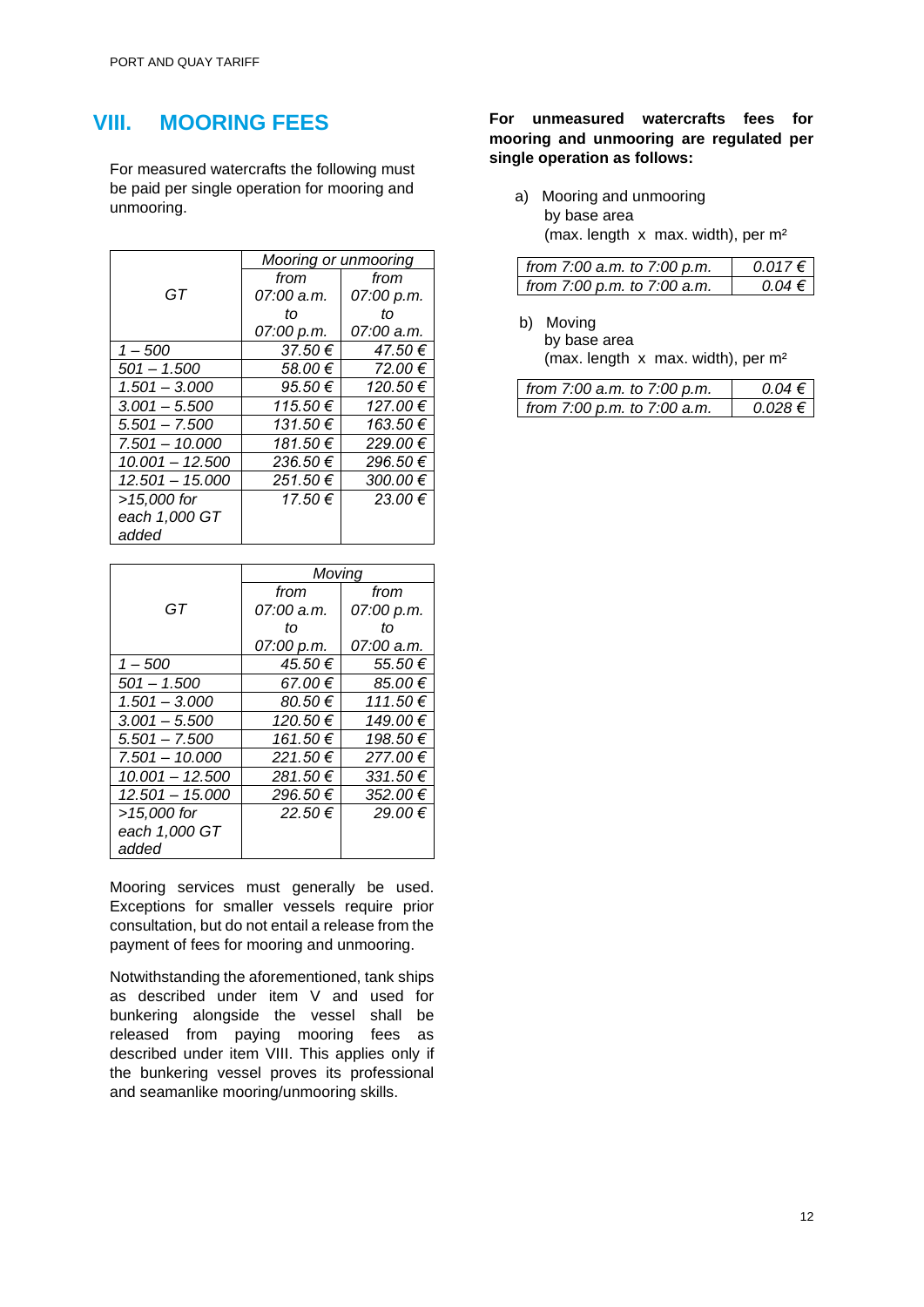## **Port Map**

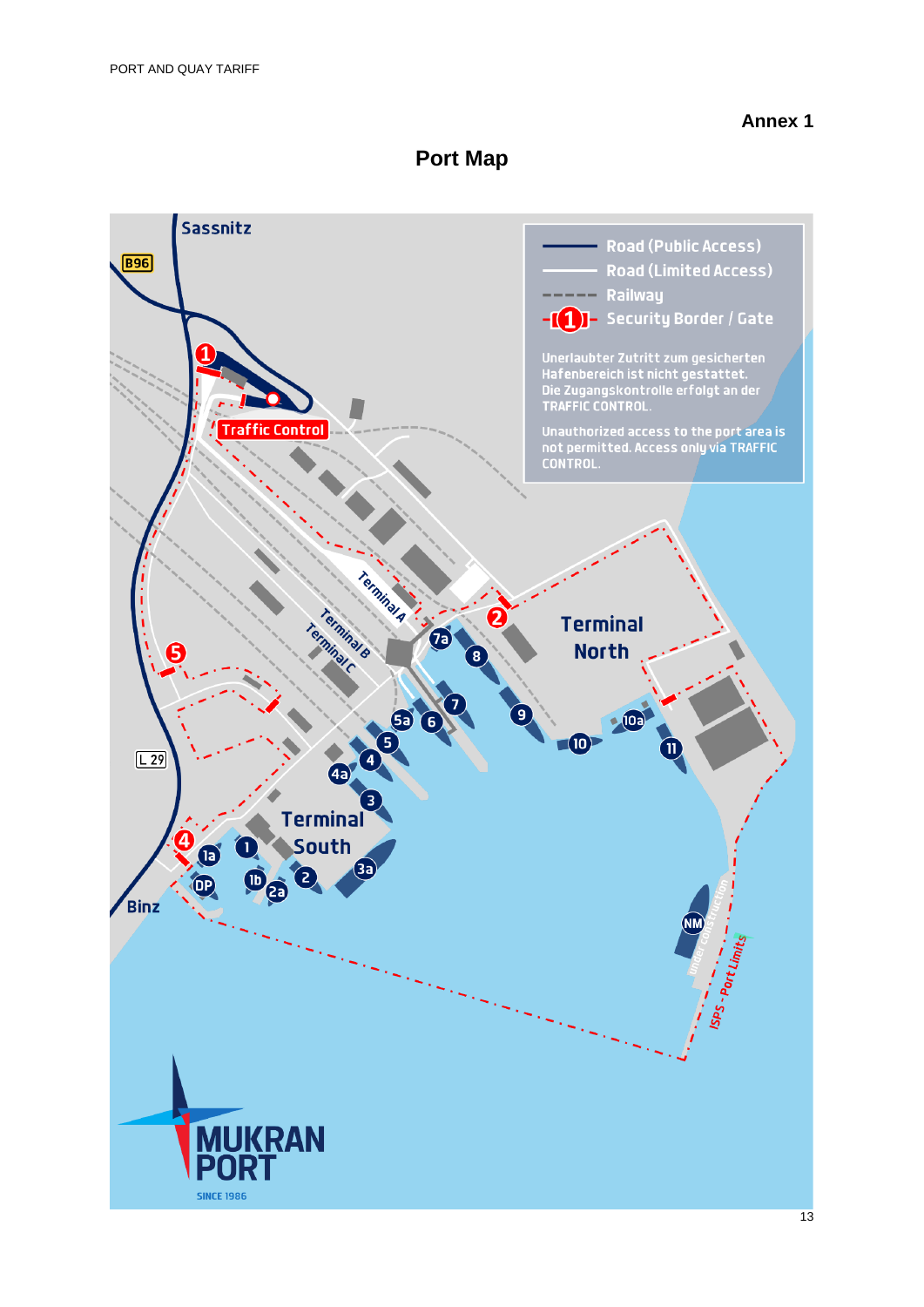## **Annex 1a**

| Berth<br>no.    | <b>Purpose</b>                                  | Length            | <b>Navigation depth</b> | <b>Height of quay</b><br>above SL |
|-----------------|-------------------------------------------------|-------------------|-------------------------|-----------------------------------|
| 1               | Conventional                                    | 145 m             | 6.00 m                  | 2.50 m                            |
| 1a              | Conventional                                    | 125 m             | 6.00 m                  | 2.50 m                            |
| 1 <sub>b</sub>  | Conventional                                    | 90 <sub>m</sub>   | 5.50 m                  | 2.55 m                            |
| $\mathbf{2}$    | Conventional                                    | 85 m              | 6.30 m                  | 2.55 m                            |
| 2a              | Conventional,<br>self-fendering necessary       | 77 <sub>m</sub>   | 5.00 m                  | 2.55 m                            |
| 3               | Multipurpose from corner<br>3/3a to corner 3/4a | 100 m             | 9.00 m                  | 3.00 m                            |
|                 |                                                 | 70 m              | 8.00 m                  | 3.00 <sub>m</sub>                 |
|                 |                                                 | 30 <sub>m</sub>   | 7.00 <sub>m</sub>       | 3.00 m                            |
| 3a              | Multipurpose from corner<br>3/3a to corner 3a/2 | 190 <sub>m</sub>  | 9.50 <sub>m</sub>       | 3.00 <sub>m</sub>                 |
|                 |                                                 | 30 <sub>m</sub>   | 7.00 <sub>m</sub>       | 3.00 <sub>m</sub>                 |
| 4               | RailRo (broad gauge),<br>conventional           | 217 m             | 8.50 m                  | 5.87 <sub>m</sub>                 |
| 4a              | Conventional                                    | 45 m              | 6.00 m                  | 3.00 <sub>m</sub>                 |
| 5               | RailRo (broad gauge),                           | 217 m             | 10.00 m                 | 5.87 m                            |
| 5a              | Conventional                                    | 80 m              | 8.50 m                  | 3.50 m                            |
| 6               | Conventional                                    | 248 m             | 9.50 m                  | 3.50 <sub>m</sub>                 |
| $\overline{7}$  | Multipurpose RoRo                               | 242 m             | 9.50 m                  | 3.50 m                            |
| 7a              | RailRo (standard gauge)                         | $\overline{70}$ m | 4.50 <sub>m</sub>       | 3.50 <sub>m</sub>                 |
| 8               | Conventional                                    | 190 m             | 9.00 m                  | 3.50 m                            |
| 9               | RoRo/conventional                               | 175 m             | 10.50 m                 | 3.50 <sub>m</sub>                 |
| $\overline{10}$ | Multipurpose/conventional                       | 123 m             | 11.50 m                 | 3.50 <sub>m</sub>                 |
| 10a             | Self-unloader/3 dolphins                        | 110 <sub>m</sub>  | 10.00 m                 |                                   |
| 11              | Conventional                                    | 163 m             | $8.00 - 9.50$ m         | 350 m                             |
| NΜ              | <b>Berth Nordmole</b><br>(under construction)   | 471 m             | 10.50 m                 | 3.50 m                            |
| <b>DP</b>       | Dolphin berth                                   | on demand         | on demand               | on demand                         |

## **Berths and Parameters**

Data for permissible draughts are referred to water gauge level 5.00 m. The maximum permissible draught at approach channel is 10.50 m.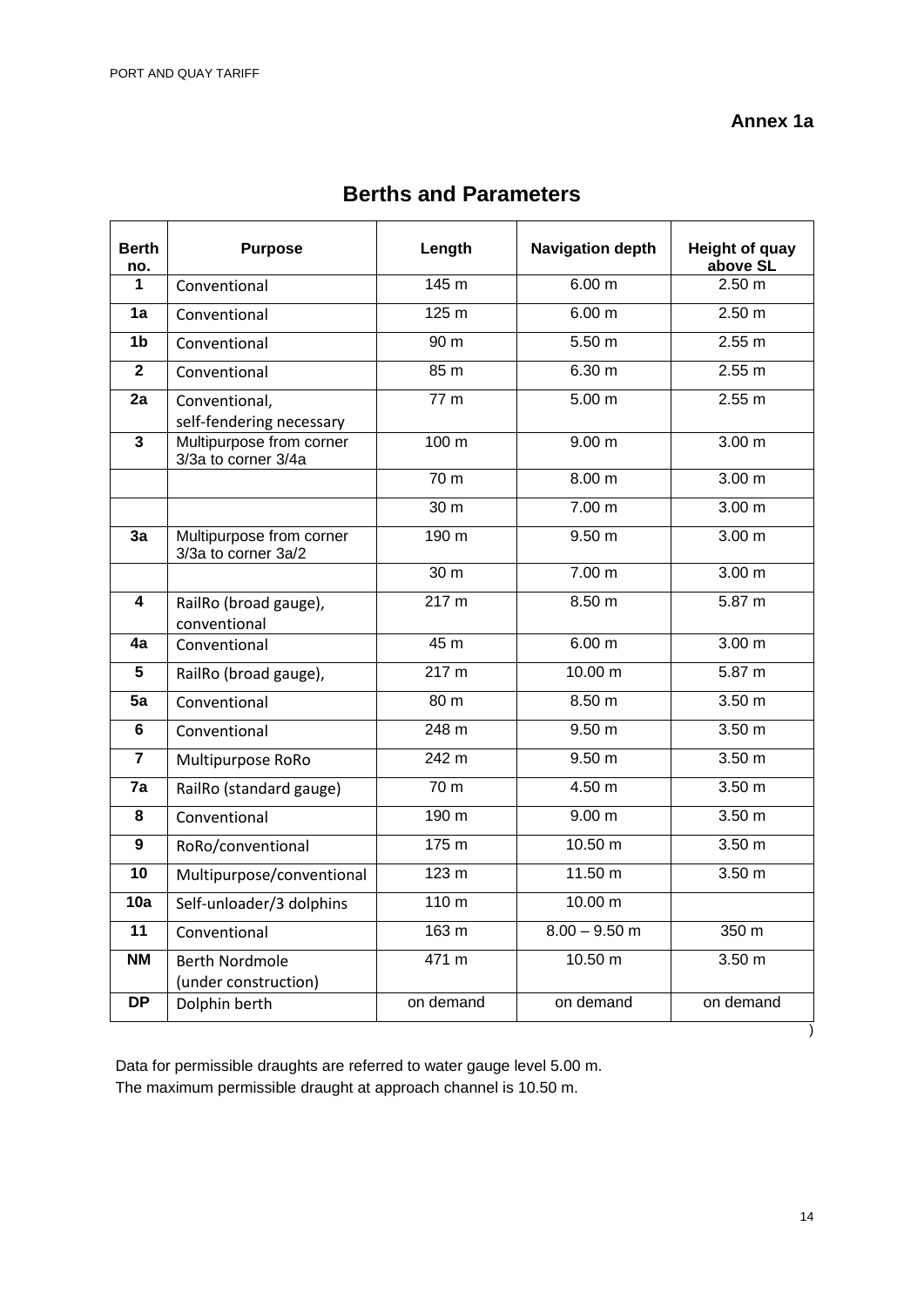

**D-18546 Sassnitz / Neu Mukran Email: operator[@sassnitz.de](mailto:operating@faehrhafen-sassnitz.de)**

## **Schiffsanmeldung / Notice of Arrival**

## **Schiffsname / Ship's Name: IMO - Nummer:**

| <b>Rufzeichen / Call Sign:</b>   |                       | <b>BRZ / Gross Tonnage:</b>       |  |
|----------------------------------|-----------------------|-----------------------------------|--|
| <b>Heimathafen / Home Port:</b>  |                       | <b>NRZ / Net Tonnage:</b>         |  |
| Flagge / Flag:                   |                       | <b>TDW / Deadweight:</b>          |  |
| Abgangshafen / Port of Origin:   |                       | Länge / Length over all:          |  |
| Abgangsland / Country of Origin: |                       | <b>Breite / Breadth extreme:</b>  |  |
| Laden / Loading                  | Löschen / Discharging | <b>Tiefgang / Draught:</b>        |  |
| Ladungsart / Kind of Cargo:      |                       | Tiefg. Max. / Draught max.:       |  |
| <b>Menge / Quantity:</b>         |                       |                                   |  |
| <b>ETA Datum / Date:</b>         |                       | <b>ETA Ortszeit / Local time:</b> |  |

**Empfangsterminal / Receiving terminal: Verantwortung Endreinigung / Responsibility for final cleaning:**

| $\Box$ Frachtschiff / Feighter            | RoRo-Schiff / Ro-ro ship           | Installationsschiff / Installation vessel  |
|-------------------------------------------|------------------------------------|--------------------------------------------|
| $\Box$ Containerschiff / Container ship   | Autotransporter / Car Carrier      | Offshore Service Schiff / OSV              |
| □ Passagierschiff / Cruise vessel         | Fischereifahrzeug / Fishing vessel | Arbeits-/ Hub-Plattform / Jack-Up Platform |
| <b>□ Tanker / Tanker</b>                  | Saugbagger / Hopper Dreadger       | Schwimmkran / Sheerleg                     |
| $\Box$ Werfterprobung / Yard new building | Sonstiges Fahrzeug / Others        | $\Box$ Schleppverband / Towage             |

## **Auftraggeber, Schiffsmakler / Customer, Shipping Agency**

#### **Firma/Company: Postanschrift / Address**  Telefon / Phone: Fax: **Fax:** Email: Datum / Date: **Ansprechpartner / Contact person: Im Auftrag von / On behalf of:**

## **Bemerkungen / Remarks:**

**Unterschrift / Signature**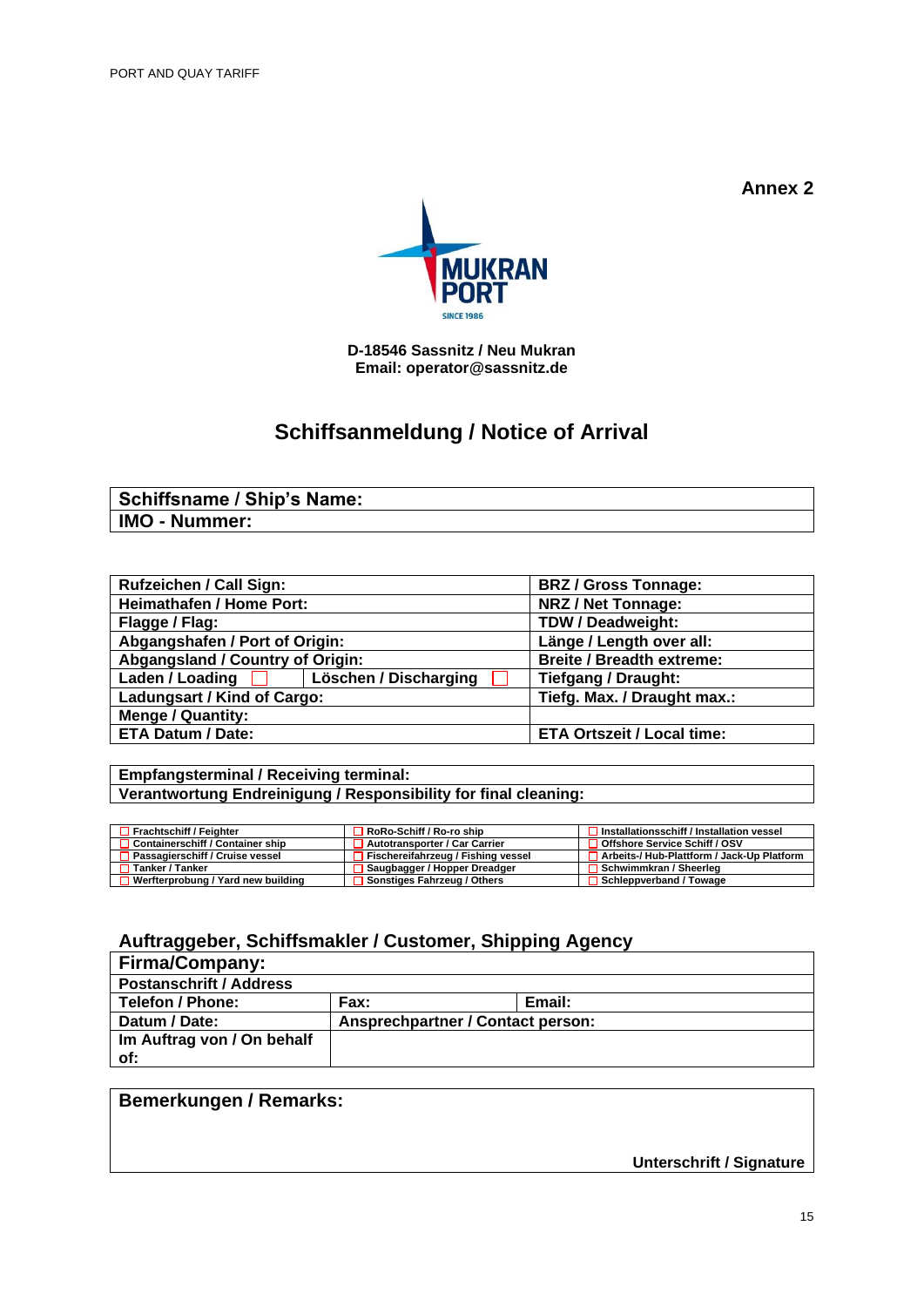

**D-18546 Sassnitz / Neu Mukran Email: operator[@sassnitz.de](mailto:operating@faehrhafen-sassnitz.de)**

# **Schiffsabmeldung / Notice of Departure**

| <b>Schiffsname / Ship's Name:</b> |  |
|-----------------------------------|--|
| <b>IMO - Nummer:</b>              |  |

| <b>Rufzeichen / Call Sign:</b>                           |                       | <b>BRZ / Gross Tonnage:</b>      |  |  |
|----------------------------------------------------------|-----------------------|----------------------------------|--|--|
| <b>Bestimmungshafen / Port of Destination:</b>           |                       | <b>Tiefgang / Draught:</b>       |  |  |
| <b>Bestimmungsland / Country of Destination:</b>         |                       | <b>Breite / Breadth extreme:</b> |  |  |
| Laden / Loading                                          | Löschen / Discharging |                                  |  |  |
| Ladungsart / Kind of Cargo:                              |                       | Menge / Quantity (BL):           |  |  |
| Liegeplatz / Berth #:                                    |                       |                                  |  |  |
| <b>Endreinigung Liegeplatz / Final cleaning of berth</b> |                       |                                  |  |  |
| Abgeschlossen / Completed                                |                       |                                  |  |  |
| Beauftragt / Ordered                                     |                       |                                  |  |  |

| Ankunft             | <b>Arrival</b>                        |
|---------------------|---------------------------------------|
| Datum / Date        | Ortszeit / Local time                 |
| Lade- / Löschbeginn | <b>Start of Loading / Discharging</b> |
| Datum / Date        | Ortszeit / Local time                 |
| Lade- / Löschende   | <b>End of Loading / Discharging</b>   |
| Datum / Date        | Ortszeit / Local time                 |
| Abfahrt             | <b>Departure</b>                      |
| Datum / Date        | Ortszeit / Local time                 |

## **Rechnungsempfänger / Recipient of Invoice**

| Hafengeld / Port Charges on Vessel:        |                                   |  |  |
|--------------------------------------------|-----------------------------------|--|--|
| Kaibenutzungsgeld / Quay Charges:          |                                   |  |  |
| <b>Umschlagentgelt / Handling Charges:</b> |                                   |  |  |
| Datum / Date:                              | Ansprechpartner / Contact person: |  |  |

## **Bemerkungen / Remarks:**

**Unterschrift / Signature**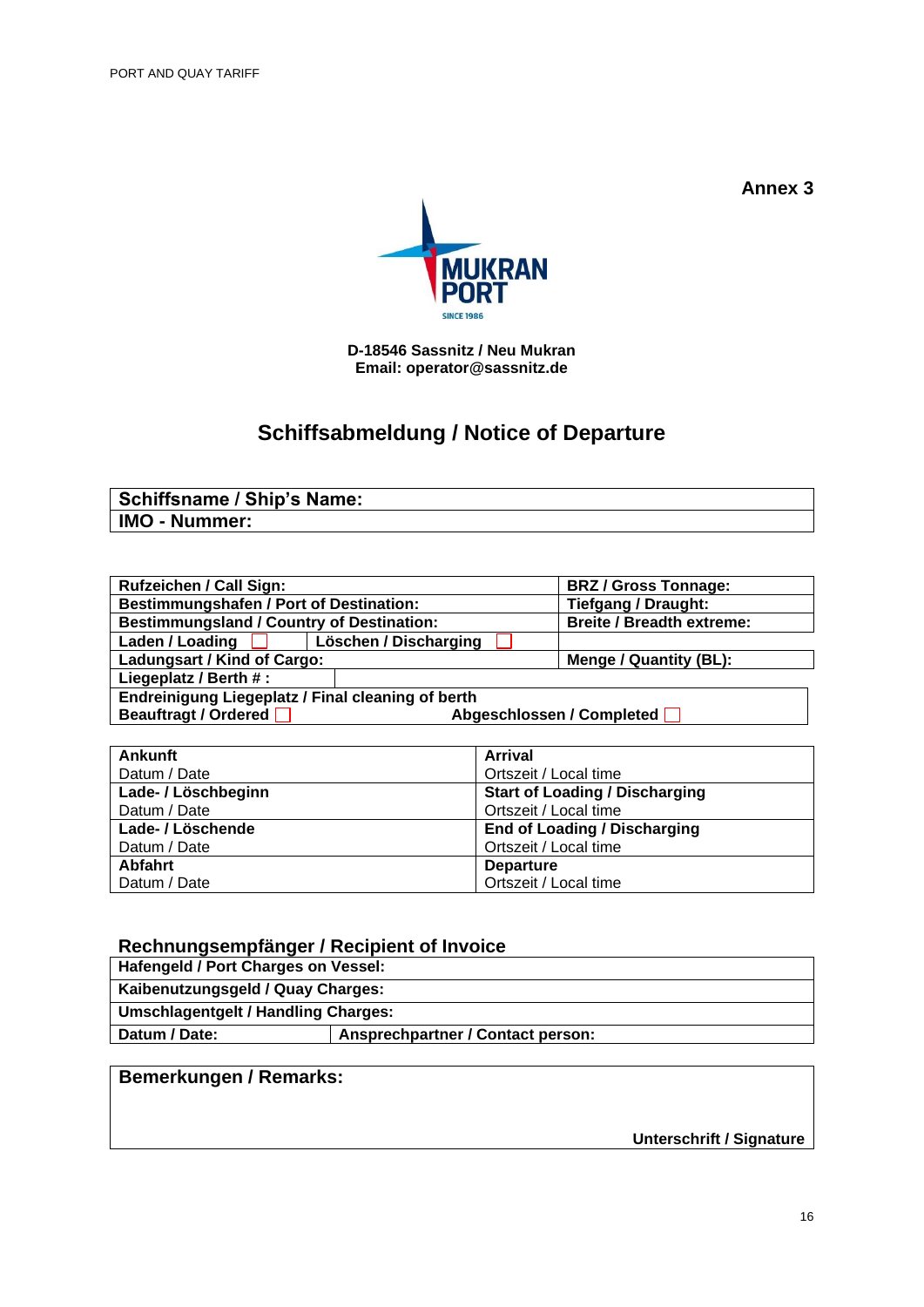| Meldung gemäß § 6 Abs. 1 des Schiffsabfallentsorgungsgesetzes Mecklenburg-Vorpommern     |
|------------------------------------------------------------------------------------------|
| Notification of Waste delivery as referred to in $\S 6.1$ Schiffsabfallentsorgungsgesetz |
| (law for waste disposal in ports)                                                        |

| Anlaufhafen:                                                                                                                                                                                                                         |      |                      | <b>Vorheriger Anlaufhafen:</b>                                               |
|--------------------------------------------------------------------------------------------------------------------------------------------------------------------------------------------------------------------------------------|------|----------------------|------------------------------------------------------------------------------|
| Schiffsname:                                                                                                                                                                                                                         |      |                      | Nächster Anlaufhafen:                                                        |
|                                                                                                                                                                                                                                      |      | Next port of         |                                                                              |
| Rufzeichen/ IMO Nr.:                                                                                                                                                                                                                 |      | <b>Flaggenstaat:</b> |                                                                              |
|                                                                                                                                                                                                                                      |      |                      |                                                                              |
| Geschätzte Anlaufzeit(Datum/Uhrzeit):                                                                                                                                                                                                |      |                      | Geschätzte Auslaufzeit (Datum/Uhrzeit):<br>Estimated date/time of departure: |
| Letzte Entsorgung am:                                                                                                                                                                                                                |      |                      | Letzter Hafen, in dem Schiffsabfälle entsorgt                                |
|                                                                                                                                                                                                                                      |      | wurden:              |                                                                              |
|                                                                                                                                                                                                                                      |      |                      | Last port where waste was                                                    |
|                                                                                                                                                                                                                                      |      |                      |                                                                              |
| Entsorgen Sie/ Are you delivering                                                                                                                                                                                                    |      |                      |                                                                              |
| Den gesamten <b>Den State State State State State State State State State State State State State State State State State State State State State State State State State State State State State State State State State State </b> |      | $keinen$             | Abfall(s)? (Bitte ankreuzen)                                                 |
| all                                                                                                                                                                                                                                  | some | non                  | of your waste? (Tick appropriate box)                                        |

**Bei Entsorgung des gesamten Abfalls bitte die zweite Spalte entsprechend ausfüllen. In allen anderen Fällen sind alle Spalten auszufüllen.**

*If delivering all waste please complete column 2. In all other cases, please complete all columns.*

| Nr.  |                                              | 2                      | 3               | 4                              | 5                                      |
|------|----------------------------------------------|------------------------|-----------------|--------------------------------|----------------------------------------|
|      | <b>Abfallart</b>                             | Zu                     | <b>Maximale</b> | An Bord                        | Geschätzte                             |
|      |                                              | entsorgender<br>Abfall | Lagerkapazität  | verbleibender<br><b>Abfall</b> | Abfallmenge, die<br>zwischen           |
|      |                                              |                        |                 |                                | Meldung und<br>nächstem<br>Anlaufhafen |
|      | Type of waste                                | Waste to be            | Max. storage    | Amount of                      | anfällt                                |
|      |                                              | disposed, $m3$         | capacity on to  | waste remaining                | Estimated quantity                     |
|      |                                              |                        | board, $m3$     | on board, m <sup>3</sup>       | up to next port of                     |
|      |                                              |                        |                 |                                | call, m <sup>3</sup>                   |
| 1.   | Rückstandsöle / Waste oils                   |                        |                 |                                |                                        |
| 1.1  | Schlamm / sludge                             |                        |                 |                                |                                        |
| 1.2  | Bilgenwasser / bligewater                    |                        |                 |                                |                                        |
| 1.3  | <b>Sonstige</b> (Angaben) / others (specify) |                        |                 |                                |                                        |
| 2.   | Müll / garbage                               |                        |                 |                                |                                        |
| 2.1. | Hausmüll / mixed garbage                     |                        |                 |                                |                                        |
| 2.2. | <b>Kunststoff</b> / plastics                 |                        |                 |                                |                                        |
| 2.3. | Sonstige / others                            |                        |                 |                                |                                        |
| 3.   | Ladungsbedingte Abfälle /                    |                        |                 |                                |                                        |
|      | cargo- associated waste                      |                        |                 |                                |                                        |
|      | (please specifity)                           |                        |                 |                                |                                        |
| 4.   | Ladungsrückstände /                          |                        |                 |                                |                                        |
|      | cargo residues (please specifity)            |                        |                 |                                |                                        |

#### **Hafen, in dem der verbleibende Abfall entsorgt wird:**

*Port at which remaining waste will be disposed:…………………………………………………………………….*

**Diese Angaben können für die Zwecke der Hafenstaatkontrolle und anderer Überprüfungen verwendet werden.** *This information may be used for Port State Control and other inspection purposes.*

**Ich bestätige, dass die vorstehenden Angaben genau und zutreffend sind.** *I confirm that the above details are accurate and correct.*

| <b>Datum, Uhrzeit</b>                                                   | Unterschrift           |
|-------------------------------------------------------------------------|------------------------|
| Bitte senden Sie das ausgefüllte Formular an das Hafen- und Seemannsamt |                        |
| Please send the completed form to the Port Authority                    | Fax +49(0)38392/ 55313 |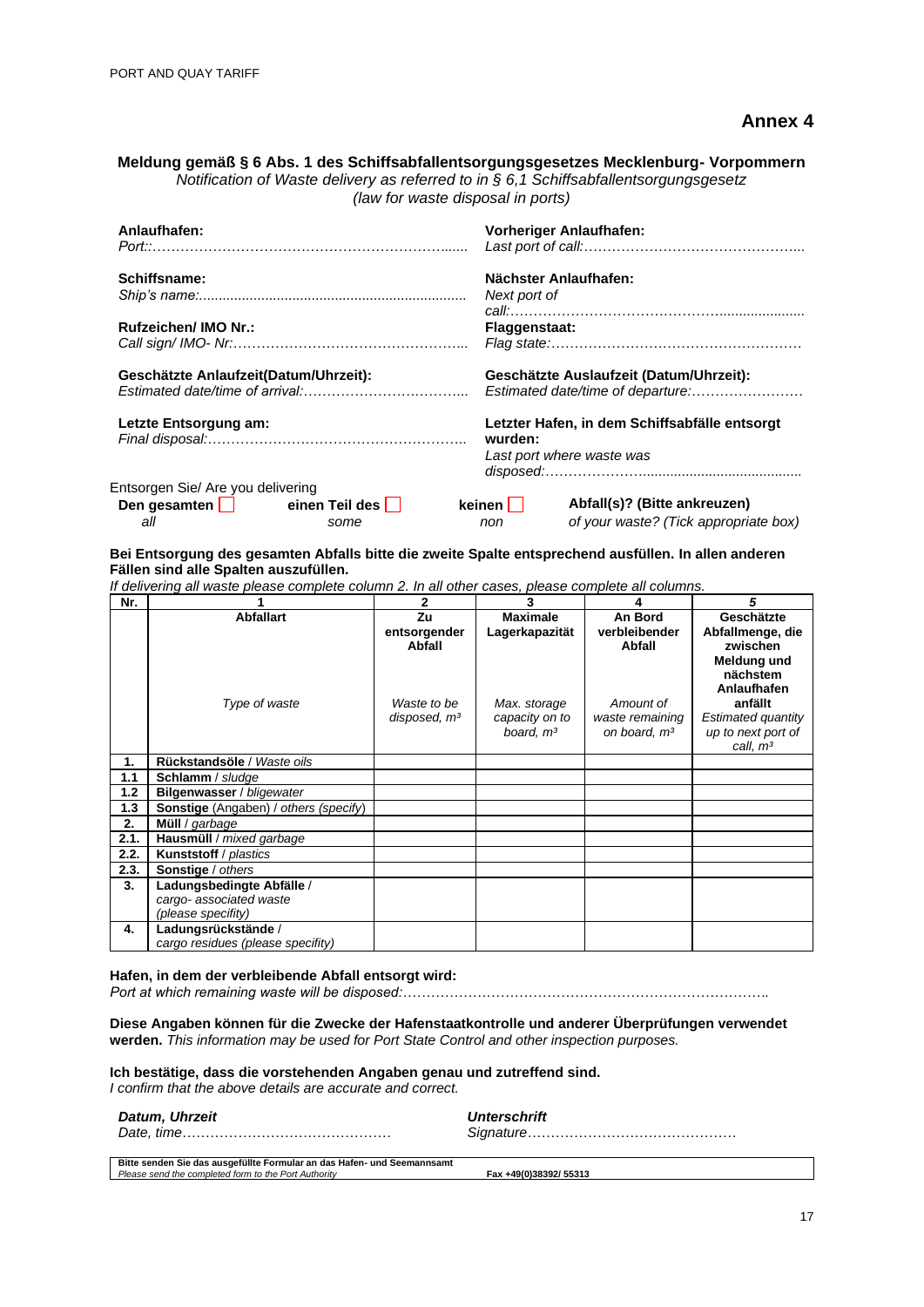#### **Vordruck zur Meldung über Unzulänglichkeiten von Auffanganlagen in Häfen<sup>1</sup> Ölhaltige Rückstände, Schädliche Flüssigkeiten und Schiffsmüll**

Schiffsführer, die Schwierigkeiten bei der Abgabe von Rückständen an eine Auffanganlage hatten, sollten die folgenden Angaben zusammen mit ergänzenden Unterlagen an das Bundesamt für Seeschifffahrt und Hydrographie, Referat N2- Postfach 30 12 20, 2000 Hamburg 36, senden.

#### *FORMAT FOR REPORTING ALLEGED INADEQUACY OF PORT RECEPTION FACILITIES<sup>2</sup> OILY WASTE, NOXIOUS LIQUID SUBSTANCES (NSL), GARBAGE*

*The Master of a ship having difficulties discharging waste to reception facilities should forward the information below together with supporting documentation to the competent authority of the flag State (in the Federal Republic of Germany: Bundesamt für Seeschifffahrt und Hydrographie Referat N2- P.O. Box 30 12 20, 2000 Hamburg 36).*

#### **1. Schiffsdaten**

 *Ship's particulars*

| Name of ship |
|--------------|

 Eigentümer oder Betreiber………………………………………………………  *Owner or operator*

 Unterscheidungssignal…………………………………………………………..  *Distinctive number or letters*

Registerhafen…………………………………………………………………….

 *Port of registry*

|              |               | SchiffstypOltankerChemikalientankerPassagierschiff |                |
|--------------|---------------|----------------------------------------------------|----------------|
| Type of ship | oil tanker    | chemical tanker                                    | passenger ship |
| .            |               | Frachtschiffsonstige(genaue Angaben)               |                |
|              | cargo ship or | other (specify)                                    |                |

#### **2. Angaben zum Hafen**

#### *Port particulars*

| l and                |  |  |  |
|----------------------|--|--|--|
| Country              |  |  |  |
|                      |  |  |  |
| Name of Port or Area |  |  |  |

*<sup>1</sup>Beschlossen auf der 27. Sitzung des IMO- Ausschusses für den Meeresumweltschutz (Anlage 6 zu MEPC 27/16) am 17. März 1989 <sup>2</sup>Adopted at the twenty- seventh session of the IMO Marine Environment Protection Committee (MEPC 27/16 Annex 6) on 17 March 1989*

| Name des Liegeplatzes,        |  |
|-------------------------------|--|
|                               |  |
| Location/Terminal Name        |  |
| (e.g. berth/ terminal/ jetty) |  |

| Name of company operating reception facility (if applicable)                                                   |               |          |  |  |  |
|----------------------------------------------------------------------------------------------------------------|---------------|----------|--|--|--|
| l öschhafen                                   l adehafen                             Werft                     |               |          |  |  |  |
| Unloading port,                                                                                                | Loading port, | Shipyard |  |  |  |
| Datum des Vorfalles et al. et al. et al. et al. et al. et al. et al. et al. et al. et al. et al. et al. et al. |               |          |  |  |  |
| Date of incident                                                                                               |               |          |  |  |  |

**Art und Menge der an die Anlage abzugebenden Rückstände**  *Type and amount of waste for discharge to facility*

**3.1 Ölhaltige Rückstände**  *Oily waste*

**3**

Art der ölhaltigen Rückstände *Type of oily waste*

| <i>i</i> ypu ur ur wasiu |                                                                 |
|--------------------------|-----------------------------------------------------------------|
|                          | …………………………Bilgenwasser,…………………Ölschlämme und Rückstände aus dem |
| bilge water,             | Separator, sludge from fuel oil purifier.                       |

| ………………………… Ölschlämme und Rückstände nach………………………Ballastwasser. |               |
|------------------------------------------------------------------|---------------|
| der Tankreinigung,                                               | ballast water |
| scale and sludge from tanker cleaning                            |               |

| tank washings or | other (specify) |  |
|------------------|-----------------|--|

| Menge der an die Auffanganlage abzugebenden                           |  |
|-----------------------------------------------------------------------|--|
| ölhaltiqen Rückstände…………………………………………………………………………………………m <sup>a</sup> |  |
| Amount of waste for discharge to facility                             |  |

#### **3.2. Schädliche Flüssigkeiten**  *Noxious liquid substances (NLS)*

Art der an die Auffanganlagen abzugebenden Rückstände bzw. Wassergemische, die nach dem Vorwaschen schädliche Flüssigkeiten *Type of NLS residue / water mixture for discharge to facility from prewash*

| der Stoffgruppe …………….A,……………B,………………C oder<br>of a Category |  |  |  |
|--------------------------------------------------------------|--|--|--|
| Other (specity)                                              |  |  |  |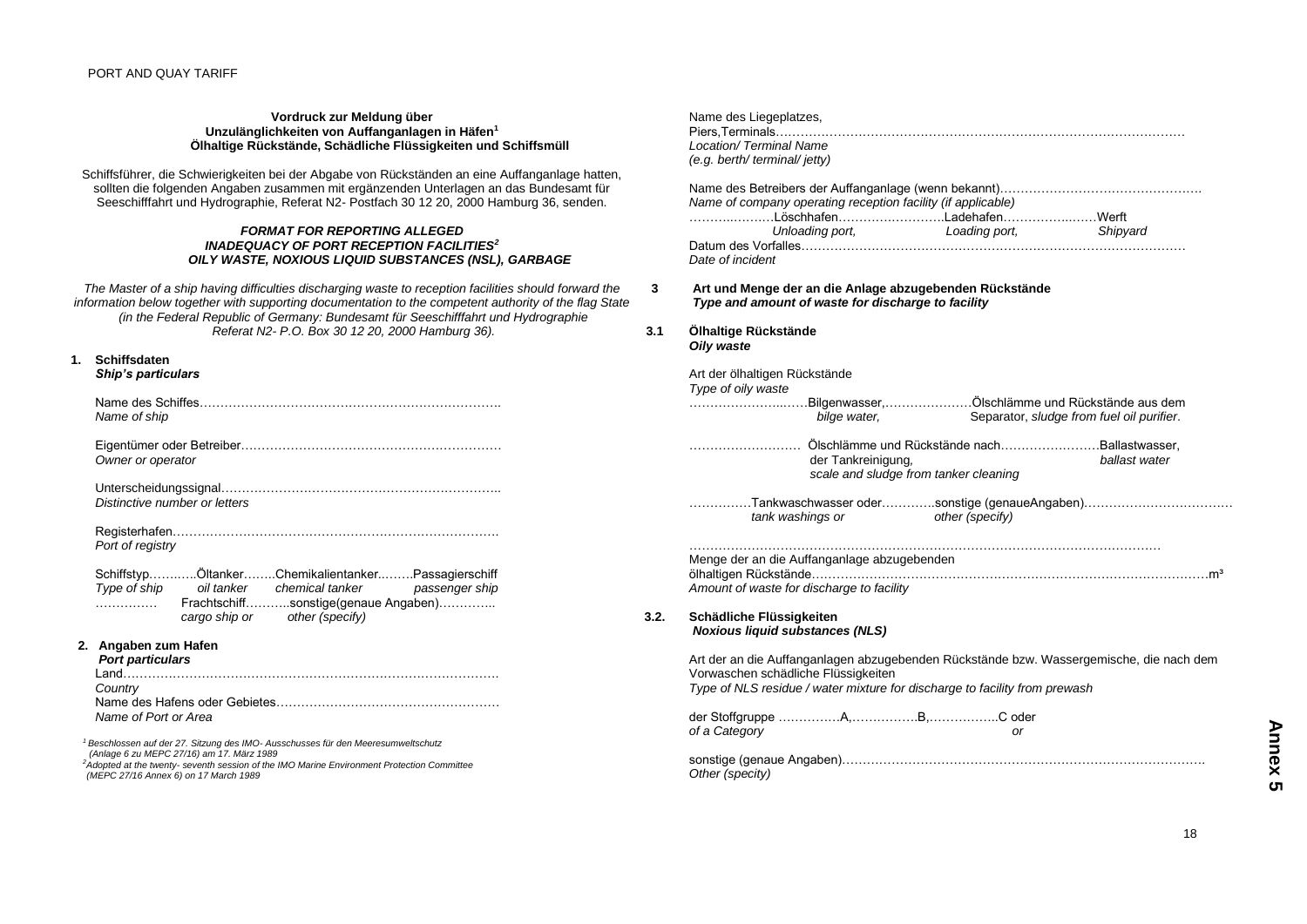#### PORT AND QUAY TARIFF

|     | Der Stoff ist als fest<br>zu bezeichnen<br>oder zähflüssig<br>Substance is designated as solidifying or high viscosity                      | 5. | Besondere Probleme die auftraten<br>Special problems encountered                                                                                                                                                                                                                                                      |                                                                                                   |
|-----|---------------------------------------------------------------------------------------------------------------------------------------------|----|-----------------------------------------------------------------------------------------------------------------------------------------------------------------------------------------------------------------------------------------------------------------------------------------------------------------------|---------------------------------------------------------------------------------------------------|
|     | Name der in den Rückständen bzw. dem Gemisch enthaltenen schädlichen Flüssigkeiten<br>Name of the noxious liquid substance involved         |    | Annahme verweigert,übermäßige Verzögerung,ungeeignete Lage<br>reception denied,<br>undue delay,                                                                                                                                                                                                                       | inconvenient                                                                                      |
|     | Menge der an die Auffanganlage abzugebenden Rückstände bzw.                                                                                 |    | der Anlage(n),Benutzung der Anlage technisch nicht möglich,sonstige<br>location of facilities, use of facility not technically possible,                                                                                                                                                                              | other                                                                                             |
|     | Amount of NLS residue/ water mixture for discharge to facility                                                                              |    | Nähere Angaben zu den oben genannten Problemen<br>Specify particulars of problems identified above                                                                                                                                                                                                                    |                                                                                                   |
| 3.3 | Müll<br>Garbage                                                                                                                             |    |                                                                                                                                                                                                                                                                                                                       |                                                                                                   |
|     | Art und Menge des an die Anlage abzugebenden Mülls<br>Type and amount of garbage for discharge to facility                                  |    |                                                                                                                                                                                                                                                                                                                       |                                                                                                   |
|     | Küchenabfällem <sup>3</sup><br>Food waste                                                                                                   | 6. | Anmerkungen: (z.B. Einzelheiten über Anfragen zur Benutzung der Auffanganlage, Angaben<br>der Hafenbehörden oder Betreiber der Anlage(n) als Begründung hinsichtlich der unter Punkt 4<br>gemachten Angaben und Namen der Vertreter der Hafenbehörde, die hinsichtlich dieser<br>Schwierigkeiten angesprochen wurden) |                                                                                                   |
|     | cargo associated waste                                                                                                                      |    | <b>Remarks:</b> (e.g. details of request made for use of reception facility, information received from                                                                                                                                                                                                                | port authorities or operators of reception facilities giving reasons concerning point 4 and names |
|     | maintenance waste                                                                                                                           |    | of port officials contacted in respect of this difficulty)                                                                                                                                                                                                                                                            |                                                                                                   |
|     | or other (specify)                                                                                                                          |    |                                                                                                                                                                                                                                                                                                                       |                                                                                                   |
| 4.  | Art und Menge der Schiffsabfälle, die von der Auffanganlage nicht angenommen wurde<br>Type and amount of waste not accepted by the facility |    |                                                                                                                                                                                                                                                                                                                       |                                                                                                   |
|     |                                                                                                                                             |    | Datum der Ausfertigung<br>Date of completion of form                                                                                                                                                                                                                                                                  | Unterschrift des Kapitäns<br>Signature of Master                                                  |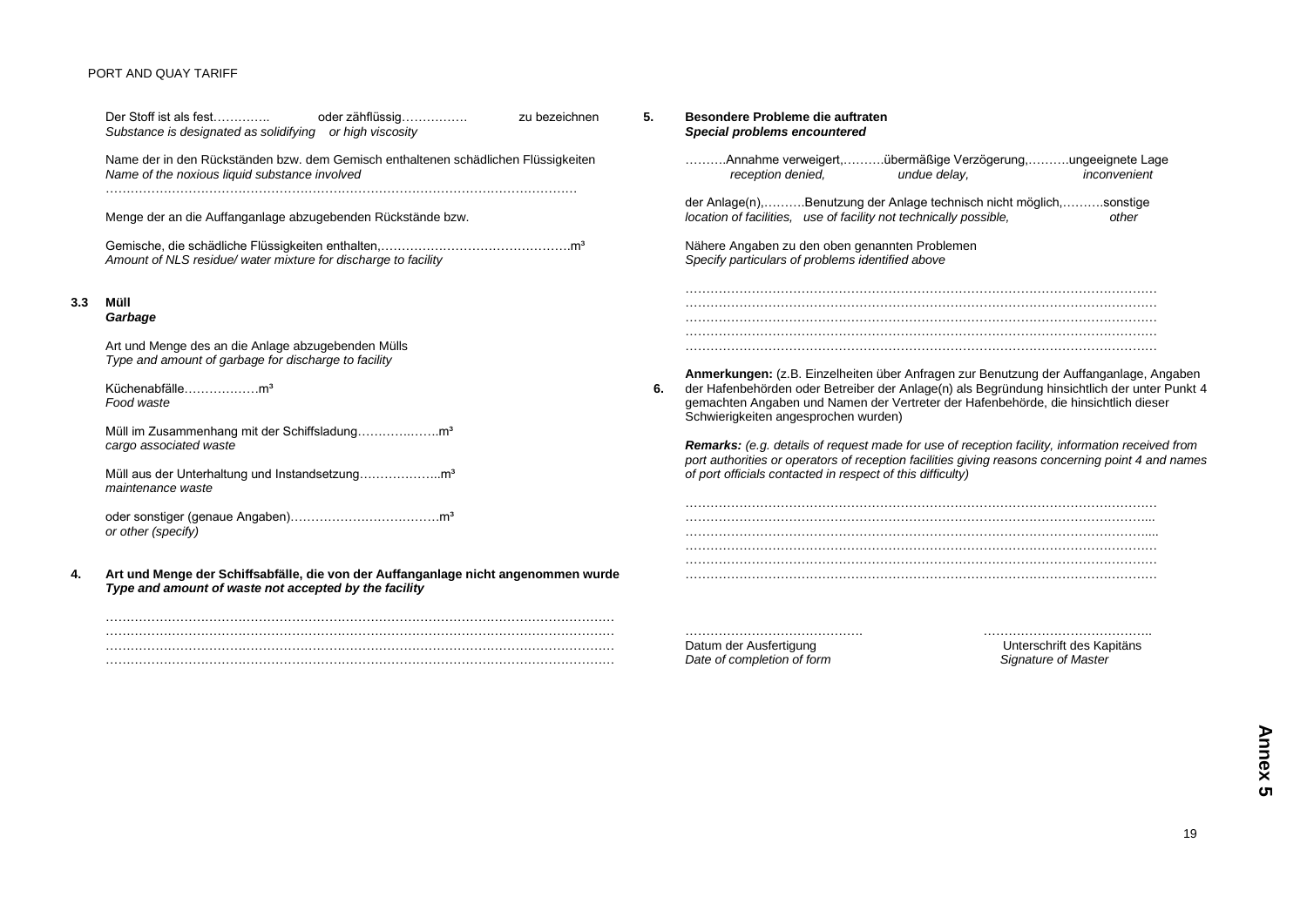# **Overview of the disposal of ship-generated wastes**

|                | Type of waste                                                                                                           | Duty of acceptance | Is covered by the flat<br>rate waste disposal fee | <b>Notes</b>                                                                                                             |
|----------------|-------------------------------------------------------------------------------------------------------------------------|--------------------|---------------------------------------------------|--------------------------------------------------------------------------------------------------------------------------|
|                | Waste oil                                                                                                               | yes                | yes                                               | at the maximum per ship's call $1,5 \text{ m}^{3*}$                                                                      |
|                | <b>Bilge water</b>                                                                                                      | yes                | yes                                               | at the maximum per ship's call $1.5 \text{ m}^{3*}$                                                                      |
|                | Separator sludge                                                                                                        | yes                | yes                                               | at the maximum per ship's call 1,5 m <sup>3*</sup>                                                                       |
| Oily residues  | Tank washing water                                                                                                      | yes                | no                                                |                                                                                                                          |
|                | Ballast water and -sludge                                                                                               | yes                | no                                                |                                                                                                                          |
|                | Oily workshop waste                                                                                                     | yes                | yes                                               | oil filters, oily cleaning rags, oil cans<br>etc.<br>at the maximum per ship's call 1 m <sup>3</sup>                     |
| Waste water    | <b>Grey water</b>                                                                                                       | yes                | yes                                               | not registered under Marpol e.g. water<br>from showers, washing water<br>at the maximum per ship's call 5 m <sup>3</sup> |
|                | <b>Black water</b>                                                                                                      | yes                | yes                                               | Waste water from toilets<br>at the maximum per ship's call 5 m <sup>3</sup>                                              |
|                | <b>Recyclables</b><br>(Ppaper, glass, lightweight packaging)                                                            | yes                | yes                                               | Packaging material for daily use 2 m <sup>3</sup>                                                                        |
|                | Food waste                                                                                                              | yes                | yes                                               | at the maximum per ship's call 1 m <sup>3</sup>                                                                          |
|                | Ash residues                                                                                                            | yes                | yes                                               |                                                                                                                          |
| Waste products | Waste mixed with chemicals, paint<br>residues, cleaning detergents or any other<br>waste mixed with hazardous residues  | yes                | yes                                               | Sorting costs will be charged extra                                                                                      |
|                | Packaging with residues                                                                                                 | yes                | yes                                               |                                                                                                                          |
|                | Fluorescent lamps, batteries, paint<br>residues                                                                         | yes                | yes                                               |                                                                                                                          |
|                | Insulation material (polystyrene, glass wool<br>$etc.$ )<br>Electric appliances (refrigerators, TV-sets,<br>radar etc.) | yes                | no                                                |                                                                                                                          |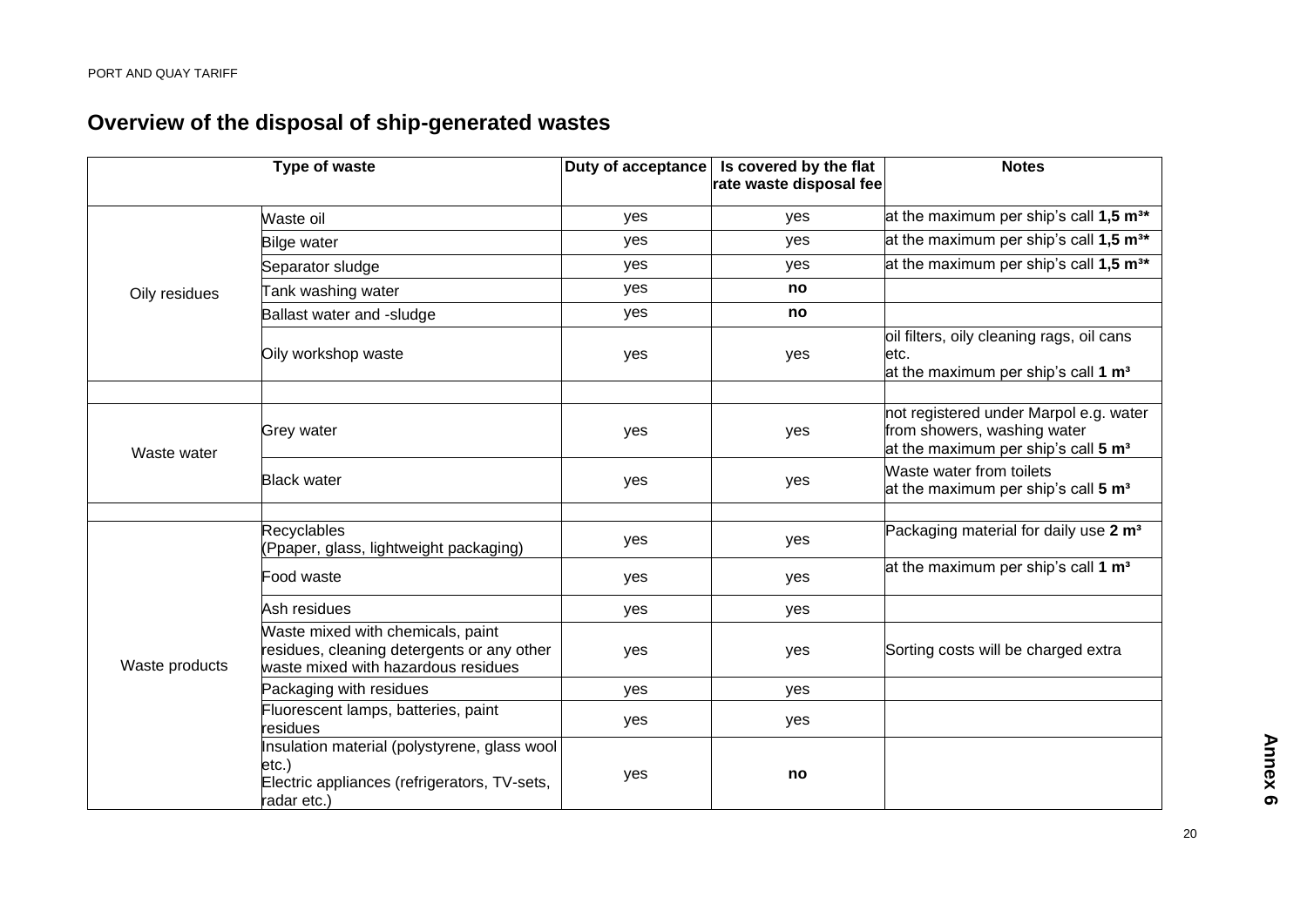|                                                                                                                                                                       | Type of waste                                                                                                  | Duty of acceptance | Is covered by the flat<br>rate waste disposal fee | <b>Notes</b>                             |
|-----------------------------------------------------------------------------------------------------------------------------------------------------------------------|----------------------------------------------------------------------------------------------------------------|--------------------|---------------------------------------------------|------------------------------------------|
|                                                                                                                                                                       | Machine components, scrap                                                                                      | yes                | yes                                               | Single components not more than<br>50 kg |
| Waste/Scrap                                                                                                                                                           | Residues, leavings generated by not<br>commonly executed cleaning and repair<br>works                          | yes                | no                                                |                                          |
|                                                                                                                                                                       | Any other not extra listed waste generated<br>by the ship                                                      | yes                | no                                                |                                          |
|                                                                                                                                                                       |                                                                                                                |                    |                                                   |                                          |
| Load related waste<br>used onboard for stowing<br>and transhipping)                                                                                                   | (Waste material which was Dunnage, casings, packaging material,<br>palettes, wires and steel ropes for lashing | yes                | yes                                               |                                          |
|                                                                                                                                                                       |                                                                                                                |                    |                                                   |                                          |
| Waste from offshore<br>industry projects                                                                                                                              |                                                                                                                | yes                | no                                                | Upon Request                             |
|                                                                                                                                                                       | <b>Cargo residues</b>                                                                                          |                    |                                                   |                                          |
| Cargo residues which are still on board, in cargo holes or tanks after<br>unloading and residues and spill over left after<br>cargo handling, loading and unloading.— |                                                                                                                | yes                | no                                                |                                          |

\* The following exempted amount applies for oily residues:

- $\bullet$  1,5 m<sup>3</sup> waste oil
- or  $1,5$  m<sup>3</sup> bilge water
- $\bullet$  or 1,5 m<sup>3</sup> separator sludge